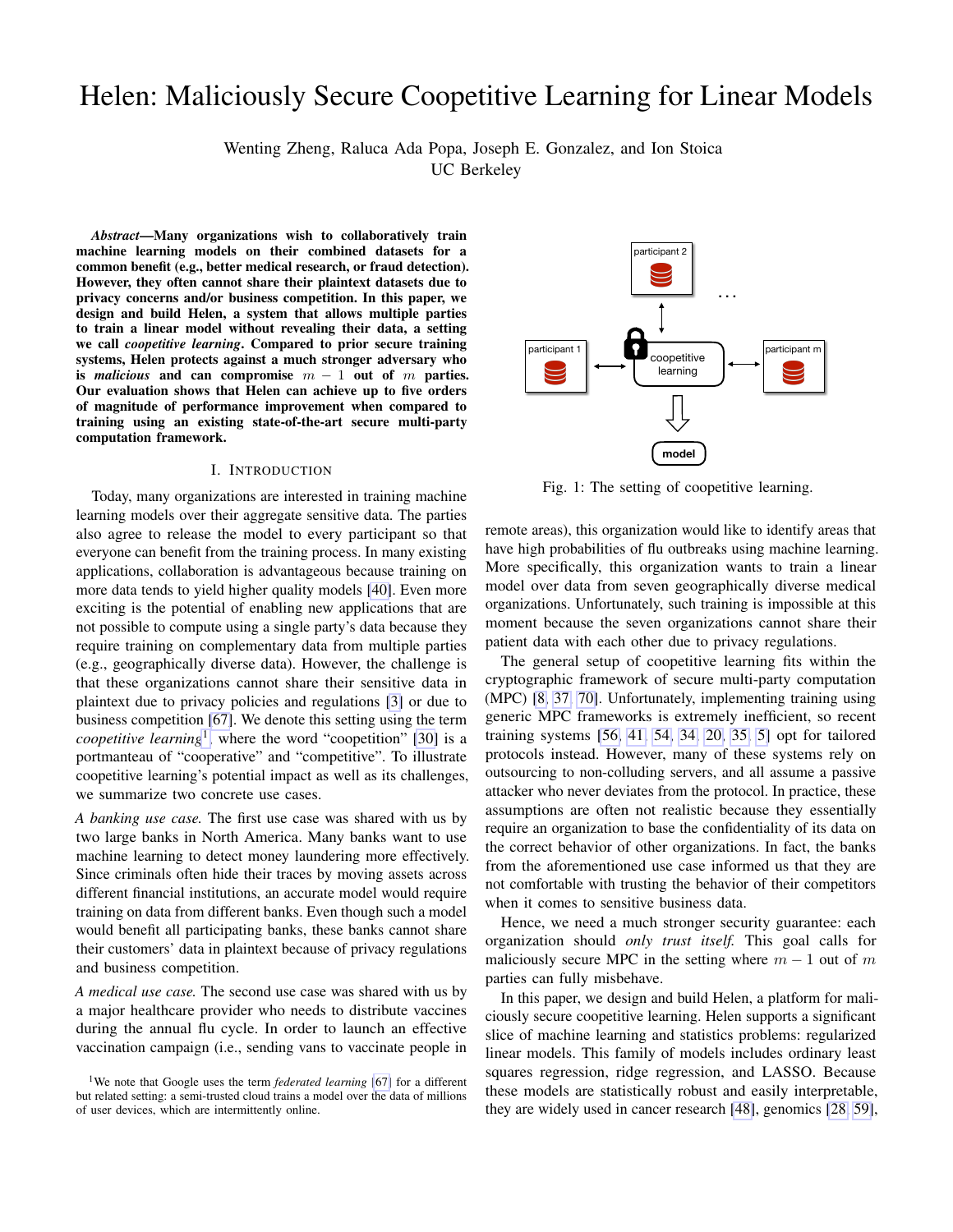financial risk analysis [\[63,](#page-14-5) [17\]](#page-13-12), and are the foundation of basis pursuit techniques in signals processing.

The setup we envision for Helen is similar to the use cases above: a few organizations (usually less than 10) have large amounts of data (on the order of hundreds of thousands or millions of records) with a smaller number of features (on the order of tens or hundreds).

While it is possible to build such a system by implementing a standard training algorithm like Stochastic Gradient Descent (SGD) [\[61\]](#page-14-6) using a generic maliciously secure MPC protocol, the result is very inefficient. To evaluate the practical performance difference, we implemented SGD using SPDZ, a maliciously secure MPC library [\[1\]](#page-13-13). For a configuration of 4 parties, and a real dataset of 100K data points per party and 90 features, such a baseline can take an estimated time of 3 months to train a linear regression model. Using a series of techniques explained in the next section, Helen can train the same model in less than 3 hours.

# *A. Overview of techniques*

To solve such a challenging problem, Helen combines insights from cryptography, systems, and machine learning. This synergy enables an efficient and scalable solution under a strong threat model. One recurring theme in our techniques is that, while the overall training process needs to scale linearly with the total number of training samples, the more expensive *cryptographic* computation can be reformulated to be *independent* of the number of samples.

Our first insight is to leverage a classic but under-utilized technique in distributed convex optimization called Alternating Direction Method of Multipliers (ADMM) [\[15\]](#page-13-14). The standard algorithm for training models today is SGD, which optimizes an objective function by iterating over the input dataset. With SGD, the number of iterations scales at least linearly with the number of data samples. Therefore, naïvely implementing SGD using a generic MPC framework would require an expensive MPC synchronization protocol for every iteration. Even though ADMM is less popular for training on plaintext data, we show that it is much more efficient for cryptographic training than SGD. One advantage of ADMM is that it converges in very few iterations (e.g., a few tens) because each party repeatedly solves local optimization problems. Therefore, utilizing ADMM allows us to dramatically reduce the number of MPC synchronization operations. Moreover, ADMM is very efficient in the context of linear models because the local optimization problems can be solved by closed form solutions. These solutions are also easily expressible in cryptographic computation and are especially efficient because they operate on small summaries of the input data that only scale with the dimension of the dataset.

However, merely expressing ADMM in MPC does not solve an inherent scalability problem. As mentioned before, Helen addresses a strong threat model in which an attacker can deviate from the protocol. This malicious setting requires the protocol to ensure that the users' behavior is correct. To do so, the parties need to commit to their input datasets and prove that they are consistently using the same datasets throughout the computation. A naïve way of solving this problem is to have each party commit to the entire input dataset and calculate the summaries using MPC. This is problematic because 1) the cryptographic computation will scale linearly in the number of samples, and 2) calculating the summaries would also require Helen to calculate complex matrix inversions within MPC (similar to [\[57\]](#page-14-7)). Instead, we make a second observation that each party can use singular value decomposition (SVD) [\[38\]](#page-13-15) to decompose its input summaries into small matrices that scale only in the number of features. Each party commits to these decomposed matrices and proves their properties using matrix multiplication to avoid explicit matrix inversions.

Finally, one important aspect of ADMM is that it enables decentralized computation. Each optimization iteration consists of two phases: *local optimization* and *coordination*. The local optimization phase requires each party to solve a local sub-problem. The coordination phase requires all parties to synchronize their local results into a single set of global weights. Expressing both phases in MPC would encode local optimization into a computation that is done by every party, thus losing the decentralization aspect of the original protocol. Instead, we observe that the local operations are all linear matrix operations between the committed summaries and the global weights. Each party knows the encrypted global weights, as well as its own committed summaries in plaintext. Therefore, Helen uses partially homomorphic encryption to encrypt the global weights so that each party can solve the local problems in a decentralized manner, and enables each party to efficiently prove in zero-knowledge that it computed the local optimization problem correctly.

#### II. BACKGROUND

#### *A. Preliminaries*

In this section, we describe the notation we use for the rest of the paper. Let  $P_1, ..., P_m$  denote the m parties. Let  $\mathbb{Z}_N$ denote the set of integers modulo N, and  $\mathbb{Z}_p$  denote the set of integers modulo a prime p. Similarly, we use  $\mathbb{Z}_N^*$  to denote the multiplicative group modulo  $N$ .

We use  $z$  to denote a scalar,  $z$  to denote a vector, and  $z$  to denote a matrix. We use  $Enc_{PK}(x)$  to denote an encryption of x under a public key PK. Similarly,  $Dec_{SK}(y)$  denotes a decryption of  $y$  under the secret key SK.

Each party  $P_i$  has a feature matrix  $\mathbf{X}_i \in \mathbb{R}^{n \times d}$ , where  $n$  is the number of samples per party and  $d$  is the feature dimension.  $y_i \in \mathbb{R}^{n \times 1}$  is the labels vector. The machine learning datasets use floating point representation, while our cryptographic primitives use groups and fields. Therefore, we represent the dataset using fixed point integer representation.

#### *B. Cryptographic building blocks*

In this section, we provide a brief overview of the cryptographic primitives used in Helen.

*1) Threshold partially homomorphic encryption:* A partially homomorphic encryption scheme is a public key encryption scheme that allows limited computation over the ciphertexts.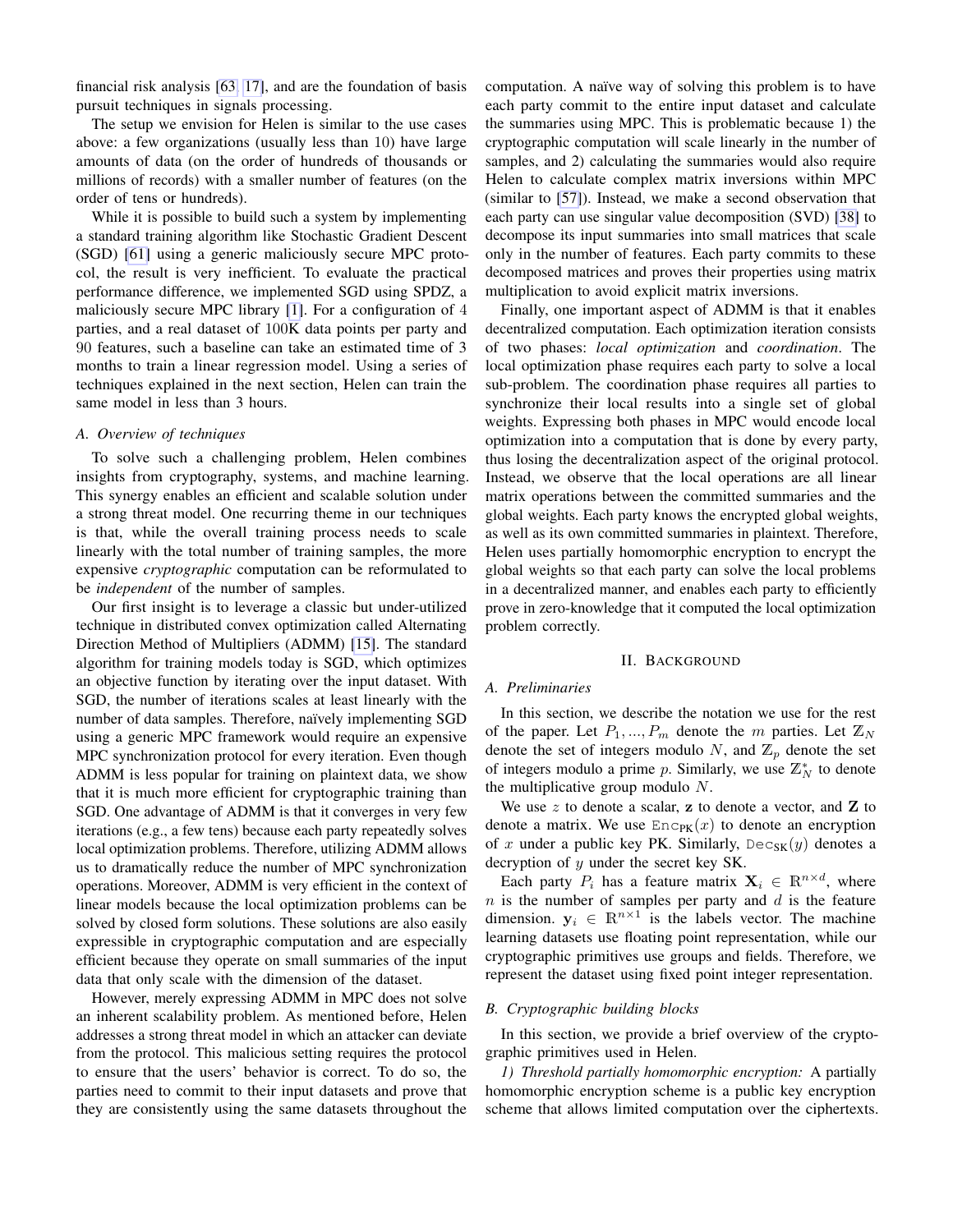For example, Paillier [\[58\]](#page-14-8) is an additive homomorphic encryption scheme: multiplying two ciphertexts together (in a certain group) generates a new ciphertext such that its decryption yields the sum of the two original plaintexts. Anyone with the public key can encrypt and manipulate the ciphertexts based on their homomorphic property. This encryption scheme also acts as a perfectly binding and computationally hiding homomorphic commitment scheme [\[39\]](#page-13-16), another property we use in Helen.

A *threshold* variant of such a scheme has some additional properties. While the public key is known to everyone, the secret key is split across a set of parties such that a subset of them must participate together to decrypt a ciphertext. If not enough members participate, the ciphertext cannot be decrypted. The threshold structure can be altered based on the adversarial assumption. In Helen, we use a threshold structure where *all* parties must participate in order to decrypt a ciphertext.

*2) Zero knowledge proofs:* Informally, zero knowledge proofs are proofs that prove that a certain statement is true without revealing the prover's secret for this statement. For example, a prover can prove that there is a solution to a Sudoku puzzle without revealing the actual solution. Zero knowledge *proofs of knowledge* additionally prove that the prover indeed knows the secret. Helen uses modified  $\Sigma$ -protocols [\[25\]](#page-13-17) to prove properties of a party's local computation. The main building blocks we use are ciphertext proof of plaintext knowledge, plaintext-ciphertext multiplication, and ciphertext interval proof of plaintext knowledge [\[23,](#page-13-18) [14\]](#page-13-19), as we further explain in Section [IV.](#page-5-0) Note that Σ-protocols are honest verifier zero knowledge, but can be transformed into full zero-knowledge using existing techniques [\[24,](#page-13-20) [32,](#page-13-21) [33\]](#page-13-22). In our paper, we present our protocol using the  $\Sigma$ -protocol notation.

*3) Malicious MPC:* We utilize SPDZ [\[27\]](#page-13-23), a state-of-the-art malicious MPC protocol, for both Helen and the secure baseline we evaluate against. Another recent malicious MPC protocol is authenticated garbled circuits [\[69\]](#page-14-9), which supports boolean circuits. We decided to use SPDZ for our baseline because the majority of the computation in SGD is spent doing matrix operations, which is not efficiently represented in boolean circuits. For the rest of this section we give an overview of the properties of SPDZ.

An input  $a \in \mathbb{F}_{p^k}$  to SPDZ is represented as  $\langle a \rangle =$  $(\delta, (a_1, \ldots, a_n), (\gamma(a)_1, \ldots, \gamma(a)_n))$ , where  $a_i$  is a share of a and  $\gamma(a)_i$  is the MAC share authenticating a under a SPDZ global key  $\alpha$ . Player *i* holds  $a_i, \gamma(a)_i$ , and  $\delta$  is public. During a correct SPDZ execution, the following property must hold:  $a = \sum_i a_i$  and  $\alpha(a + \delta) = \sum_i \gamma(a)_i$ . The global key  $\alpha$  is not revealed until the end of the protocol; otherwise the malicious parties can use  $\alpha$  to construct new MACs.

SPDZ has two phases: an offline phase and an online phase. The offline phase is independent of the function and generates precomputed values that can be used during the online phase, while the online phase executes the designated function.

# <span id="page-2-3"></span>*C. Learning and Convex Optimization*

Much of contemporary machine learning can be framed in the context of minimizing the *cumulative error* (or loss) of a model over the training data. While there is considerable excitement around deep neural networks, the vast majority of real-world machine learning applications still rely on robust linear models because they are well understood and can be efficiently and reliably learned using established convex optimization procedures.

In this work, we focus on linear models with squared error and various forms of regularization resulting in the following set of multi-party optimization problems:

<span id="page-2-0"></span>
$$
\hat{\mathbf{w}} = \arg\min_{w} \frac{1}{2} \sum_{i=1}^{m} \|\mathbf{X}_i \mathbf{w} - \mathbf{y}_i\|_2^2 + \lambda \mathbf{R}(\mathbf{w}), \quad (1)
$$

where  $X_i \in \mathbb{R}^{n \times d}$  and  $y_i \in \mathbb{R}^n$  are the training data (features and labels) from party  $i$ . The regularization function **R** and regularization tuning parameter  $\lambda$  are used to improve prediction accuracy on high-dimensional data. Typically, the regularization function takes one of the following forms:

$$
\mathbf{R}_{L^{1}}(\mathbf{w}) = \sum_{j=1}^{d} |\mathbf{w}_{j}|, \qquad \mathbf{R}_{L^{2}}(\mathbf{w}) = \frac{1}{2} \sum_{j=1}^{d} \mathbf{w}_{j}^{2}
$$

corresponding to Lasso  $(L<sup>1</sup>)$  and Ridge  $(L<sup>2</sup>)$  regression respectively. The estimated model  $\hat{\mathbf{w}} \in \mathbb{R}^d$  can then be used to render a new prediction  $\hat{y}_* = \hat{\mathbf{w}}^T \mathbf{x}_*$  at a query point  $\mathbf{x}_*$ . It is worth noting that in some applications of LASSO (e.g., genomics  $[28]$ ) the dimension d can be larger than n. However, in this work we focus on settings where  $d$  is smaller than  $n$ , and the real datasets and scenarios we use in our evaluation satisfy this property.

ADMM. Alternating Direction Method of Multipliers (ADMM) [\[15\]](#page-13-14) is an established technique for distributed convex optimization. To use ADMM, we first reformulate Eq. [1](#page-2-0) by introducing *additional* variables and constraints:

<span id="page-2-1"></span>
$$
\underset{\{\mathbf{w}_i\}_{i=1}^m, \mathbf{z}}{\text{minimize:}} \quad \frac{1}{2} \sum_{i=1}^m \|\mathbf{X}_i \mathbf{w}_i - \mathbf{y}_i\|_2^2 + \lambda \mathbf{R}(\mathbf{z}),
$$
\n
$$
\text{such that:} \quad \mathbf{w}_i = \mathbf{z} \text{ for all } i \in \{1, \dots, p\} \tag{2}
$$

This equivalent formulation splits w into  $w_i$  for each party i, but still requires that  $w_i$  be equal to a global model z. To solve this constrained formulation, we construct an *augmented Lagrangian*:

$$
L\left(\{\mathbf{w}_i\}_{i=1}^m, \mathbf{z}, \mathbf{u}\right) = \frac{1}{2} \sum_{i=1}^m \|\mathbf{X}_i \mathbf{w}_i - \mathbf{y}_i\|_2^2 + \lambda \mathbf{R}(\mathbf{z}) +
$$

$$
\rho \sum_{i=1}^m \mathbf{u}_i^T \left(\mathbf{w}_i - \mathbf{z}\right) + \frac{\rho}{2} \sum_{i=1}^m \|\mathbf{w}_i - \mathbf{z}\|_2^2, \tag{3}
$$

where the dual variables  $\mathbf{u}_i \in \mathbb{R}^d$  capture the mismatch between the model estimated by party  $i$  and the global model  $z$  and the augmenting term  $\frac{\rho}{2} \sum_{i=1}^{m} ||\mathbf{w}_i - \mathbf{z}||_2^2$  adds an additional penalty (scaled by the constant  $\rho$ ) for deviating from z.

The ADMM algorithm is a simple iterative dual ascent on the augmented Lagrangian of Eq. [\(2\)](#page-2-1). On the  $k<sup>th</sup>$  iteration, each party locally solves this closed-form expression:

<span id="page-2-2"></span>
$$
\mathbf{w}_{i}^{k+1} \leftarrow (\mathbf{X}_{i}^{T} \mathbf{X}_{i} + \rho \mathbf{I})^{-1} (\mathbf{X}_{i}^{T} \mathbf{y}_{i} + \rho (\mathbf{z}^{k} - \mathbf{u}_{i}^{k})) \quad (4)
$$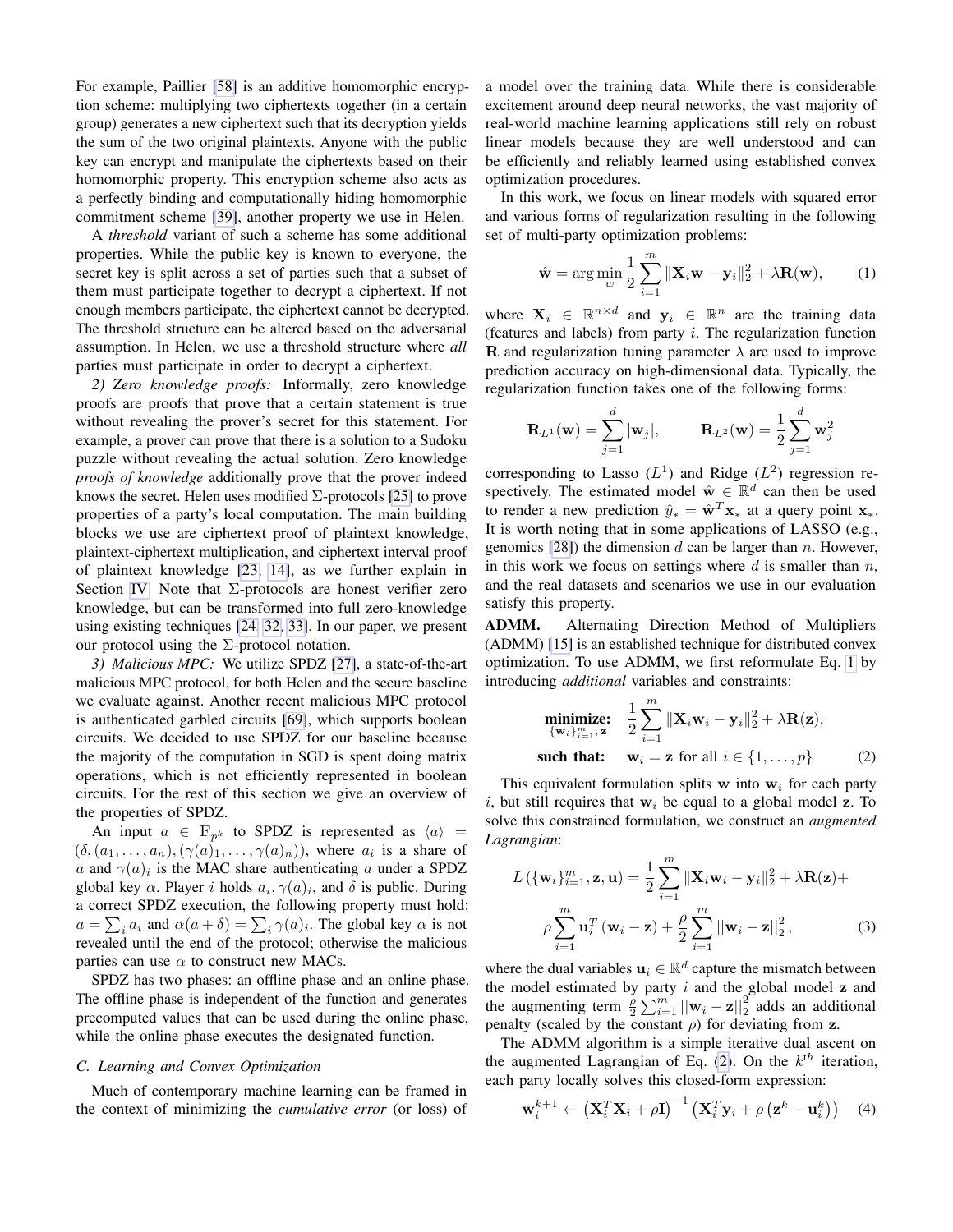and then shares its local model  $\mathbf{w}_i^{k+1}$  and Lagrange multipliers  $\mathbf{u}_i^k$  to solve for the new global weights:

$$
\mathbf{z}^{k+1} \leftarrow \arg\min_{\mathbf{z}} \lambda \mathbf{R}(\mathbf{z}) + \frac{\rho}{2} \sum_{i=1}^{m} ||\mathbf{w}_i^{k+1} - \mathbf{z} + \mathbf{u}_i^k||_2^2. \quad (5)
$$

Finally, each party uses the new global weights  $z^{k+1}$  to update its local Lagrange multipliers

$$
\mathbf{u}_i^{k+1} \leftarrow \mathbf{u}_i^k + \mathbf{w}_i^{k+1} - \mathbf{z}^{k+1}.\tag{6}
$$

The update equations [\(4\)](#page-2-2), [\(5\)](#page-3-0), and [\(6\)](#page-3-1) are executed iteratively until all updates reach a fixed point. In practice, a fixed number of iterations may be used as a stopping condition, and that is what we do in Helen.

LASSO. We use LASSO as a running example for the rest of the paper in order to illustrate how our secure training protocol works. LASSO is a popular regularized linear regression model that uses the  $L^1$  norm as the regularization function. The LASSO formulation is given by the optimization objective  $\argmin_{\mathbf{w}} \|\mathbf{X}\mathbf{w}-\mathbf{y}\|_2^2 + \lambda \|\mathbf{w}\|$ . The boxed section below shows the ADMM training procedure for LASSO. Here, the quantities in color are quantities that are intermediate values in the computation and need to be protected from every party, whereas the quantities in black are private values known to one party.

The cooperative learning task for LASSO  
\nInput of party 
$$
P_i
$$
:  $\mathbf{X}_i, \mathbf{y}_i$   
\n1)  $\mathbf{A}_i \leftarrow (\mathbf{X}_i^T \mathbf{X}_i + \rho \mathbf{I})^{-1}$   
\n2)  $\mathbf{b}_i \leftarrow \mathbf{X}_i^T \mathbf{y}_i$   
\n3)  $\mathbf{u}^0, \mathbf{z}^0, \mathbf{w}^0 \leftarrow \mathbf{0}$   
\n4) For  $k = 0$ , ADMMIterations-1:  
\na)  $\mathbf{w}_i^{k+1} \leftarrow \mathbf{A}_i(\mathbf{b}_i + \rho (\mathbf{z}^k - \mathbf{u}_i^k))$   
\nb)  $\mathbf{z}^{k+1} \leftarrow S_{\lambda/m\rho} \left(\frac{1}{m} \sum_{i=1}^m (\mathbf{w}_i^{k+1} + \mathbf{u}_i^k)\right)$   
\nc)  $\mathbf{u}_i^{k+1} \leftarrow \mathbf{u}_i^k + \mathbf{w}_i^{k+1} - \mathbf{z}^{k+1}$ 

 $S_{\lambda/m\rho}$  is the soft the soft thresholding operator, where

$$
S_{\kappa}(a) = \begin{cases} a - \kappa & a > \kappa \\ 0 & |a| \le \kappa \\ a + \kappa & a < -\kappa \end{cases}
$$
 (7)

The parameters  $\lambda$  and  $\rho$  are public and fixed.

# III. SYSTEM OVERVIEW

Figure [2](#page-4-0) shows the system setup in Helen. A group of  $m$ participants (also called parties) wants to jointly train a model on their data without sharing the plaintext data. As mentioned in Section [I,](#page-0-1) the use cases we envision for our system consist of a few large organizations (around 10 organizations), where each organization has a lot of data  $(n$  is on the order of hundreds of thousands or millions). The number of features/columns in the dataset d is on the order of tens or hundreds. Hence  $d \ll n$ .

We assume that the parties have agreed to publicly release the final model. As part of Helen, they will engage in an interactive protocol during which they share encrypted data, <span id="page-3-0"></span>and only at the end will they obtain the model in decrypted form. Helen supports regularized linear models including least squares linear regression, ridge regression, LASSO, and elastic net. In the rest of the paper, we focus on explaining Helen via LASSO, but we also provide update equations for ridge regression in Section [VII.](#page-8-0)

#### <span id="page-3-2"></span><span id="page-3-1"></span>*A. Threat model*

We assume that all parties have agreed upon a single functionality to compute and have also consented to releasing the final result of the function to every party.

We consider a strong threat model in which all but one party can be compromised by a malicious attacker. This means that the compromised parties can deviate arbitrarily from the protocol, such as supplying inconsistent inputs, substituting their input with another party's input, or executing different computation than expected. In the flu prediction example, six divisions could collude together to learn information about one of the medical divisions. However, as long as the victim medical division follows our protocol correctly, the other divisions will not be able to learn anything about the victim division other than the final result of the function. We now state the security theorem.

Theorem 6. *Helen securely evaluates an ideal functionality* f*ADMM in the* (f*crs*, f*SPDZ*)*-hybrid model under standard cryptographic assumptions, against a malicious adversary who can statically corrupt up to*  $m - 1$  *out of* m *parties.* 

We formalize the security of Helen in the standalone MPC model.  $f_{\text{crs}}$  and  $f_{\text{SPDZ}}$  are ideal functionalities that we use in our proofs, where  $f_{\text{crs}}$  is the ideal functionality representing the creation of a common reference string, and  $f_{SPDZ}$  is the ideal functionality that makes a call to SPDZ. Due to space constraints, we present the formal definitions as well as the security proofs in the full version of this paper.

Out of scope attacks/complementary directions. Helen does not prevent a malicious party from choosing a bad dataset for the coopetitive computation (e.g., in an attempt to alter the computation result). In particular, Helen does not prevent poisoning attacks [\[44,](#page-13-24) [18\]](#page-13-25). MPC protocols generally do not protect against bad inputs because there is no way to ensure that a party provides true data. Nevertheless, Helen will ensure that once a party supplies its input into the computation, the party is bound to using the same input consistently throughout the entire computation; in particular, this prevents a party from providing different inputs at different stages of the computation, or mix-and-matching inputs from other parties. Further, some additional constraints can also be placed in pre-processing, training, and post-processing to mitigate such attacks, as we elaborate in Section [IX-B.](#page-12-0)

Helen also does not protect against attacks launched on the public model, for example, attacks that attempt to recover the training data from the model itself [\[65,](#page-14-10) [16\]](#page-13-26). The parties are responsible for deciding if they are willing to share with each other the model. Our goal is only to conduct this computation securely: to ensure that the parties do not share their raw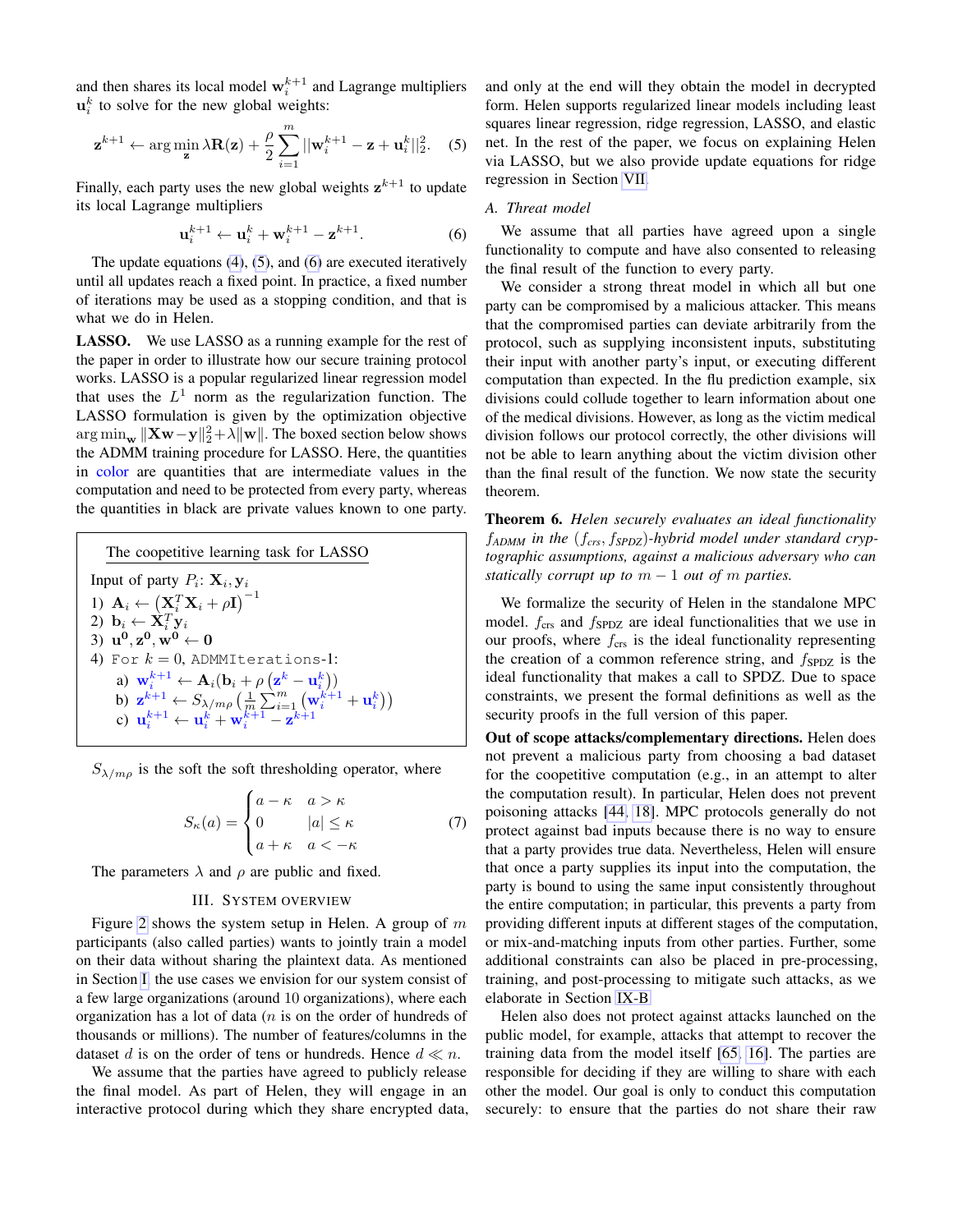

<span id="page-4-0"></span>Fig. 2: Architecture overview of Helen. Every red shape indicates secret information known only to the indicated party, and black indicates public information visible to everyone (which could be private information in encrypted form). For participant m, we annotate the meaning of each quantity.

plaintext datasets with each other, that they do not learn more information than the resulting model, and that only the specified computation is executed. Investigating techniques for ensuring that the model does not leak too much about the data is a complementary direction to Helen, and we expect that many of these techniques could be plugged into a system like Helen. For example, Helen can be easily combined with some differential privacy tools that add noise before model release to ensure that the model does not leak too much about an individual record in the training data. We further discuss possible approaches in Section [IX-B.](#page-12-0)

Finally, Helen does not protect against denial of service – all parties must participate in order to produce a model.

# *B. Protocol phases*

We now explain the protocol phases at a high level. The first phase requires all parties to agree to perform the coopetitive computation, which happens before initializing Helen. The other phases are run using Helen.

Agreement phase. In this phase, the  $m$  parties come together and agree that they are willing to run a certain learning algorithm (in Helen's case, ADMM for linear models) over their joint data. The parties should also agree to release the computed model among themselves.

The following discrete phases are run by Helen. We summarize their purposes here and provide the technical design for each in the following sections.

**Initialization phase.** During initialization, the  $m$  parties compute the encryption keys using a generic MPC protocol. The public output of this protocol is a public key PK that is known to everyone. Each party also receives a piece (called a *share*) of the corresponding secret key SK: party  $P_i$  receives the *i*-th share of the key denoted as  $[SK]_i$ . A value encrypted under PK can only be decrypted via all shares of the SK, so every party needs to agree to decrypt this value. Fig. [2](#page-4-0) shows these keys. This phase only needs to run once for the entire training process, and does not need to be re-run as long as the parties' configuration does not change.

Input preparation phase. In this phase, each party prepares its data for the coopetitive computation. Each party  $P_i$ precomputes summaries of its data and commits to them by broadcasting encrypted summaries to all other parties. The parties also need to prove that they know the values inside these encryptions using zero-knowledge proofs of knowledge. From this moment on, party  $P_i$  will not be able to use different inputs for the rest of the computation.

By default, each party stores the encrypted summaries from other parties. This is a viable solution since these summaries are much smaller than the data itself. It is possible to also store all  $m$  summaries in a public cloud by having each party produce an integrity MAC of the summary from each other party and checking the MAC upon retrieval which protects against a compromised cloud.

Model compute phase. This phase follows the iterative ADMM algorithm, in which parties successively compute locally on encrypted data, followed by a coordination step with other parties using a generic MPC protocol.

Throughout this protocol, each party receives only encrypted intermediate data. No party learns the intermediate data because, by definition, an MPC protocol should not reveal any data beyond the final result. Moreover, each party proves in zero knowledge to the other parties that it performed the local computation correctly using data that is consistent with the private data that was committed in the input preparation phase. If any one party misbehaves, the other parties will be able to detect the cheating with overwhelming probability.

Model release phase. At the end of the model compute phase, all parties obtain an encrypted model. All parties jointly decrypt the weights and release the final model. However, it is possible for a set of parties to not receive the final model at the end of training if other parties misbehave (it has been proven that it is impossible to achieve fairness for generic MPC in the malicious majority setting [\[19\]](#page-13-27)). Nevertheless, this kind of malicious behavior is easily detectable in Helen and can be enforced using legal methods.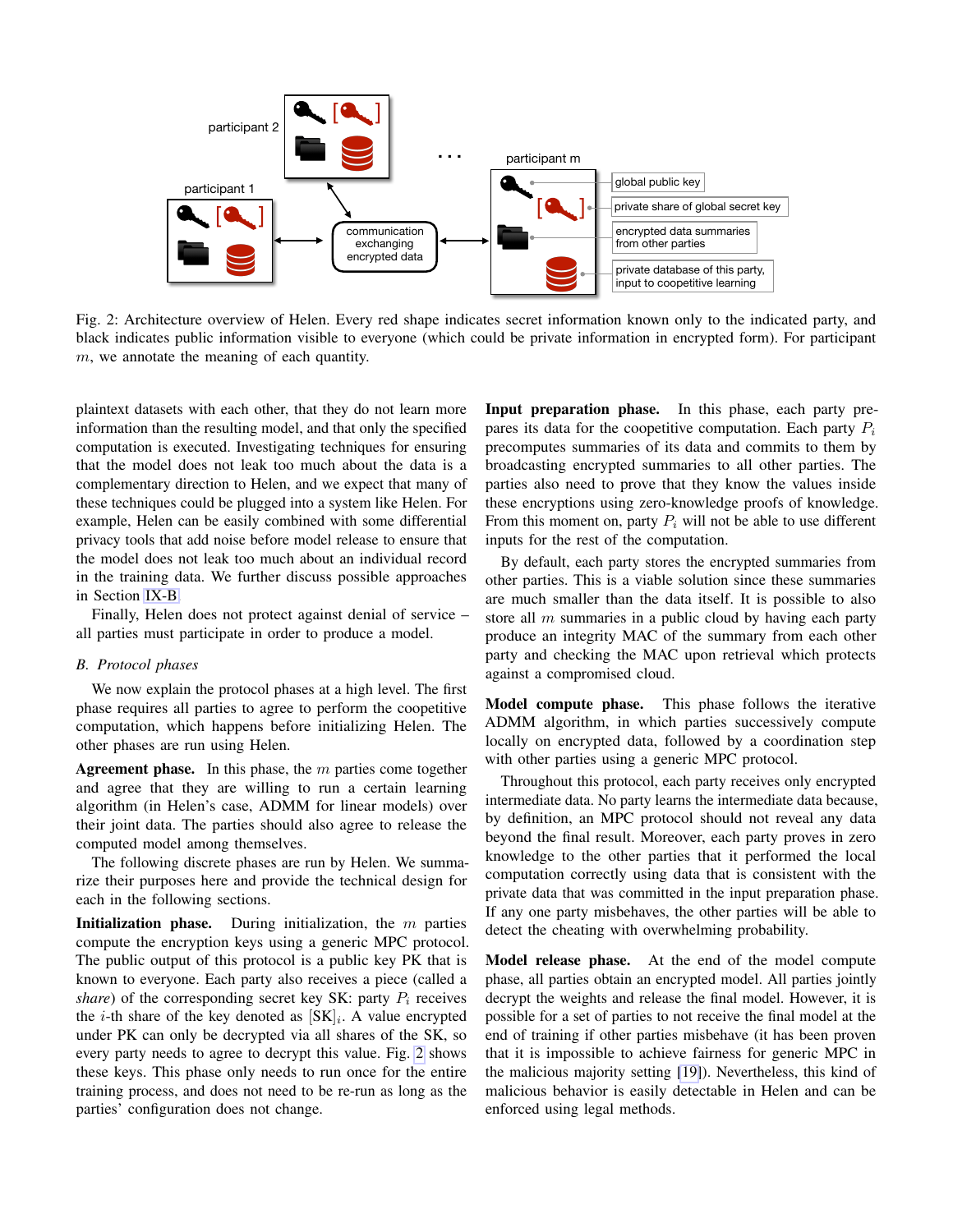# IV. CRYPTOGRAPHIC GADGETS

<span id="page-5-0"></span>Helen's design combines several different cryptographic primitives. In order to explain the design clearly, we split Helen into modular gadgets. In this section and the following sections, we discuss (1) how Helen implements these gadgets, and (2) how Helen composes them in the overall protocol.

For simplicity, we present our zero knowledge proofs as  $\Sigma$ -protocols, which require the verifier to generate random challenges. These protocols can be transformed into full zero knowledge with non-malleable guarantees with existing techniques [\[33,](#page-13-22) [32\]](#page-13-21). We present these transformations in the full version of the paper.

#### *A. Plaintext-ciphertext matrix multiplication proof*

<span id="page-5-1"></span>Gadget 1. *A zero-knowledge proof for the statement: "Given public parameters: public key* PK*, encryptions*  $E_{\mathbf{X}}$ *,*  $E_{\mathbf{Y}}$  and  $E_{\mathbf{Z}}$ *; private parameters:* **X***,* 

- $Dec_{SK}(E_{\mathbf{Z}}) = Dec_{SK}(E_{\mathbf{X}}) \cdot Dec_{SK}(E_{\mathbf{Y}})$ *, and*
- *I know* **X** such that  $Dec_{SK}(E_{\mathbf{X}}) = \mathbf{X}$ ."

Gadget usage. We first explain how Gadget [1](#page-5-1) is used in Helen. A party  $P_i$  in Helen knows a plaintext **X** and commits to **X** by publishing its encryption, denoted by  $\text{Enc}_{PK}(\mathbf{X})$ .  $P_i$  also receives an encrypted matrix  $Enc_{PK}(Y)$  and needs to compute  $Enc_{PK}(Z) = Enc_{PK}(XY)$  by leveraging the homomorphic properties of the encryption scheme. Since parties in Helen may be malicious, other parties cannot trust  $P_i$  to compute and output  $\text{Enc}_{PK}(\mathbf{Z})$  correctly. Gadget [1](#page-5-1) will help  $P_i$  prove in zero-knowledge that it executed the computation correctly. The proof needs to be zero-knowledge so that nothing is leaked about the value of  $X$ . It also needs to be a proof of knowledge so that  $P_i$  proves that it knows the plaintext matrix **X**.

Protocol. Using the Paillier ciphertext multiplication proofs [\[23\]](#page-13-18), we can construct a naïve algorithm for proving matrix multiplication. For input matrices that are  $\mathbb{R}^{\bar{l} \times l}$ , the naïve algorithm will incur a cost of  $l^3$  since one has to prove each individual product. One way to reduce this cost is to have the prover prove that  $tZ = (tX)Y$  for a randomly chosen t such that  $t_i = t^i \mod q$ . For such a randomly chosen t, the chance that the prover can construct a  $tZ' = tXY$  is exponentially small (an analysis is presented in our full paper).

As the first step, both the prover and the verifier apply the reduction to get the new statement  $Enc_{PK}(\mathbf{tZ}) =$  $Enc_{PK}(\mathbf{t} \mathbf{X})Enc_{PK}(\mathbf{Y})$ . To prove this reduced form, we apply the Paillier ciphertext multiplication proof in a straightforward way. This proof takes as input three ciphertexts:  $E_a$ ,  $E_b$ ,  $E_c$ . The prover proves that it knows the plaintext  $a^*$  such that  $a^*$  = Dec<sub>SK</sub>( $E_a$ ), and that Dec<sub>SK</sub>( $E_c$ ) = Dec<sub>SK</sub>( $E_a$ ) ·  $Dec_{SK}(E_b)$ . We apply this proof to every multiplication for each dot product in  $(tX) \cdot Y$ . The prover then releases the individual encrypted products along with the corresponding ciphertext multiplication proofs. The verifier needs to verify that  $Enc_{PK}(\mathbf{tZ}) = Enc_{PK}(\mathbf{tXY})$ . Since the encrypted ciphers from the previous step are encrypted using Paillier, the verifier can

homomorphically add them appropriately to get the encrypted vector  $Enc_{PK}(\mathbf{tXY})$ .

Finally, the prover needs to prove that each element of  $tZ$  is equal to each element of  $\mathbf{tXY}$ . We can use the same ciphertext multiplication proof by setting  $a^* = 1$ .

*B. Plaintext-plaintext matrix multiplication proof*

<span id="page-5-2"></span>Gadget 2. *A zero-knowledge proof for the statement: "Given public parameters: public key* PK*, encryptions* EX*,* EY*,* EZ*; private parameters:* X *and* Y*,* •  $Dec_{SK}(E_{\mathbf{Z}}) = Dec_{SK}(E_{\mathbf{X}}) \cdot Dec_{SK}(E_{\mathbf{Y}})$ *, and* • *I know* **X**, **Y**, and **Z** such that  $Dec_{SK}(E_{\mathbf{X}}) = \mathbf{X}$ ,

 $Dec_{\mathit{SK}}(E_{\mathbf{Y}}) = \mathbf{Y}$ *, and*  $Dec_{\mathit{SK}}(E_{\mathbf{Z}}) = \mathbf{Z}.$ *"* 

Gadget usage. This proof is used to prove matrix multiplication when the prover knows *both* input matrices (and thus the output matrix as well). The protocol is similar to the plaintextciphertext proofs, except that we have to do an additional proof of knowledge of Y.

**Protocol.** The prover wishes to prove to a verifier that  $\mathbf{Z} =$  $XY$  without revealing  $X, Y$ , or  $Z$ . We follow the same protocol as Gadget [1.](#page-5-1) Additionally, we utilize a variant of the ciphertext multiplication proof that only contains the proof of knowledge component to show that the prover also knows Y. The proof of knowledge for the matrix is simply a list of element-wise proofs for Y. We do not explicitly prove the knowledge of Z because the matrix multiplication proof and the proof of knowledge for  $Y$  imply that the prover knows  $Z$  as well.

#### V. INPUT PREPARATION PHASE

### *A. Overview*

In this phase, each party prepares data for coopetitive training. In the beginning of the ADMM procedure, every party precomputes some summaries of its data and commits to them by broadcasting encrypted summaries to all the other parties. These summaries are then reused throughout the model compute phase. Some form of commitment is necessary in the malicious setting because an adversary can deviate from the protocol by altering its inputs. Therefore, we need a new gadget that allows us to efficiently commit to these summaries.

More specifically, the ADMM computation reuses two matrices during training:  $\mathbf{A}_i = (\mathbf{X}_i^T \mathbf{X}_i + \rho \mathbf{I})^{-1}$  and  $\mathbf{b}_i = \mathbf{X}_i^T \mathbf{y}_i$ from party  $i$  (see Section [II-C](#page-2-3) for more details). These two matrices are of sizes  $d \times d$  and  $d \times 1$ , respectively. In a semihonest setting, we would trust parties to compute  $A_i$ and  $\mathbf{b}_i$  correctly. In a malicious setting, however, the parties can deviate from the protocol and choose  $A_i$  and  $b_i$  that are inconsistent with each other (e.g., they do not conform to the above formulations).

Helen does not have any control over what data each party contributes because the parties must be free to choose their own  $\mathbf{X}_i$  and  $\mathbf{y}_i$ . However, Helen ensures that each party consistently uses the same  $X_i$  and  $y_i$  during the entire protocol. Otherwise, malicious parties could try to use different/inconsistent  $X_i$  and  $y_i$  at different stages of the protocol, and thus manipulate the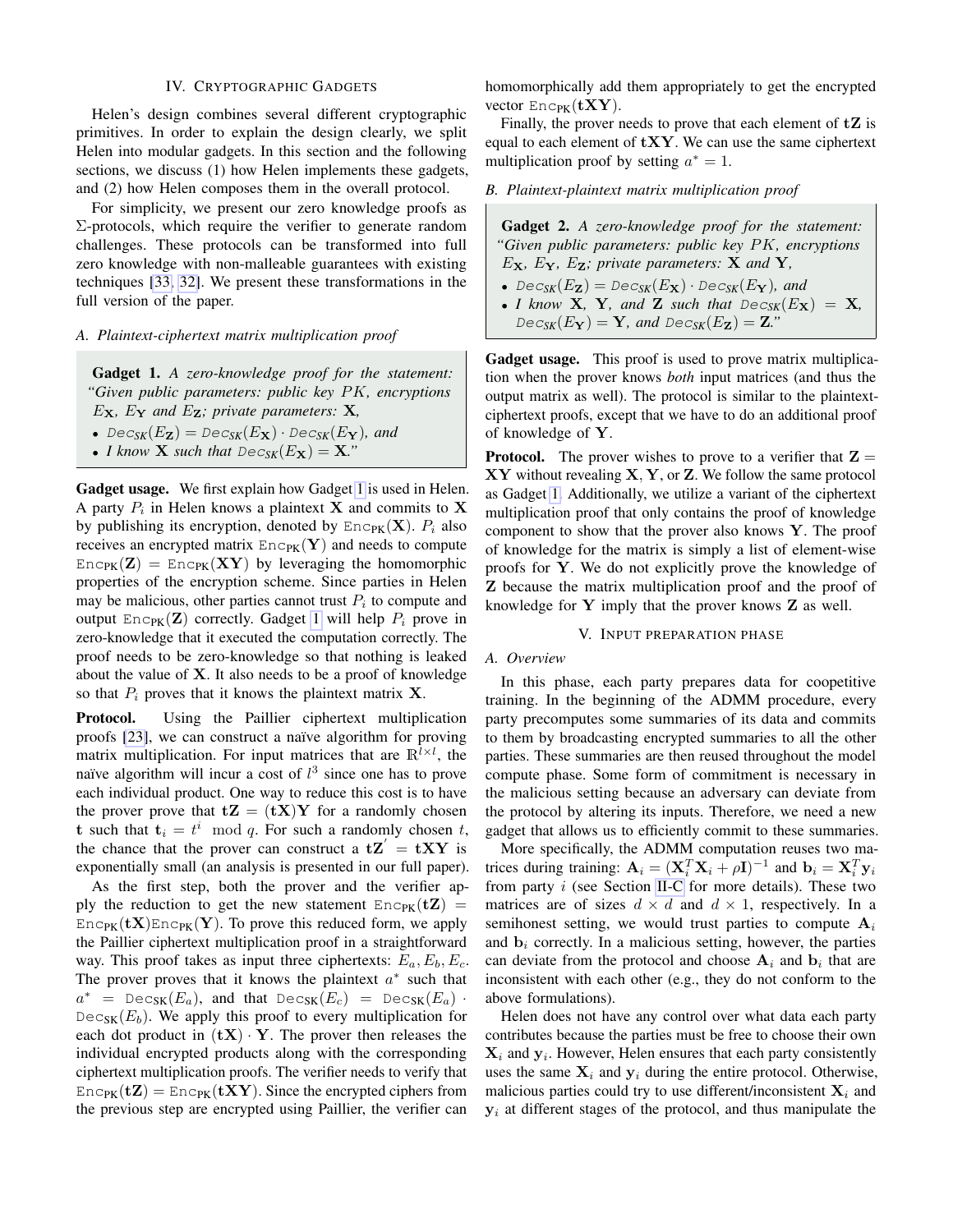final outcome of the computation to contain the data of another party.

One possibility to address this problem is for each party i to commit to its  $\mathbf{X}_i$  in  $\text{Enc}_{\text{PK}}(\mathbf{X}_i)$  and  $\mathbf{y}_i$  in  $\text{Enc}_{\text{PK}}(\mathbf{y}_i)$ . To calculate  $\mathbf{A}_i$ , the party can calculate and prove  $\mathbf{X}_i^T \mathbf{X}$ using Gadget [2,](#page-5-2) followed by computing a matrix inversion computation within SPDZ. The result  $A_i$  can be repeatedly used in the iterations. This is clearly inefficient because (1) the protocol scales linearly in  $n$ , which could be very large, and (2) the matrix inversion computation requires heavy compute.

Our idea is to prove using an alternate formulation via *singular value decomposition (SVD)* [\[38\]](#page-13-15), which can be much more succinct:  $A_i$  and  $b_i$  can be decomposed using SVD to matrices that scale linearly in d. Proving the properties of  $A_i$ and  $\mathbf{b}_i$  using the decomposed matrices is equivalent to proving using  $X_i$  and  $y_i$ .

# *B. Protocol*

*1) Decomposition of reused matrices:* We first derive an alternate formulation for  $X_i$  (denoted as X for the rest of this section). From fundamental linear algebra concepts we know that every matrix has a corresponding singular value decomposition [\[38\]](#page-13-15). More specifically, there exists unitary matrices U and V, and a diagonal matrix  $\Gamma$  such that  $X =$ UΓV<sup>T</sup>, where  $U \in \mathbb{R}^{n \times n}$ ,  $\Gamma \in \mathbb{R}^{n \times d}$ , and  $V \in \mathbb{R}^{d \times d}$ . Since  $X$  and thus  $U$  are real matrices, the decomposition also guarantees that U and V are orthogonal, meaning that  $U^T U =$ I and  $V^T V = I$ . If X is not a square matrix, then the top part of  $\Gamma$  is a diagonal matrix, which we will call  $\Sigma \in \mathbb{R}^{d \times d}$ .  $\Sigma$ 's diagonal is a list of singular values  $\sigma_i$ . The rest of the  $\Gamma$ matrix are 0's. If **X** is a square matrix, then  $\Gamma$  is simply  $\Sigma$ . Finally, the matrices  $U$  and  $V$  are orthogonal matrices. Given an orthogonal matrix Q, we have that  $\mathbf{Q}\mathbf{Q}^T = \mathbf{Q}^T\mathbf{Q} = \mathbf{I}$ .

It turns out that  $X^T X$  has some interesting properties:

$$
\mathbf{X}^T \mathbf{X} = (\mathbf{U} \mathbf{I} \mathbf{V}^T)^T \mathbf{U} \mathbf{I} \mathbf{V}^T
$$
  
=  $\mathbf{V} \mathbf{I}^T \mathbf{U}^T \mathbf{U} \mathbf{I} \mathbf{V}^T$   
=  $\mathbf{V} \mathbf{I}^T \mathbf{I} \mathbf{V}^T$   
=  $\mathbf{V} \mathbf{\Sigma}^2 \mathbf{V}^T$ .

We now show that  $(X^T X + \rho I)^{-1} = V \Theta V^T$ , where  $\Theta$  is the diagonal matrix with diagonal values  $\frac{1}{\sigma_i^2 + \rho}$ .

$$
(\mathbf{X}^T \mathbf{X} + \rho \mathbf{I}) \mathbf{V} \Theta \mathbf{V}^T = \mathbf{V} (\mathbf{\Sigma}^2 + \rho \mathbf{I}) \mathbf{V}^T \mathbf{V} \Theta \mathbf{V}^T
$$
  
=  $\mathbf{V} (\mathbf{\Sigma}^2 + \rho \mathbf{I}) \Theta \mathbf{V}^T$   
=  $\mathbf{V} \mathbf{V}^T = \mathbf{I}.$ 

Using a similar reasoning, we can also derive that

$$
\mathbf{X}^T \mathbf{y} = \mathbf{V} \mathbf{\Gamma}^T \mathbf{U}^T \mathbf{y}.
$$

*2) Properties after decomposition:* The SVD decomposition formulation sets up an alternative way to commit to matrices  $(X_i^T X_i + \rho I)^{-1}$  and  $X_i y_i$ . For the rest of this section, we describe the zero knowledge proofs that every party has to

execute. For simplicity, we focus on one party and use  $X$  and y to represent its data, and A and b to represent its summaries.

During the ADMM computation, matrices  $\mathbf{A} = (\mathbf{X}^T \mathbf{X} + \mathbf{X}^T \mathbf{X})$  $\rho I)^{-1}$  and  $b = X^T y$  are repeatedly used to calculate the intermediate weights. Therefore, each party needs to commit to A and b. With the alternative formulation, it is no longer necessary to commit to  $X$  and  $y$  individually. Instead, it suffices to prove that a party knows  $V$ ,  $\Theta$ ,  $\Sigma$  (all are in  $\mathbb{R}^{d \times d}$ ) and a vector  $\mathbf{y}^* = (\mathbf{U}^T \mathbf{y})_{[1:d]} \in \mathbb{R}^{d \times 1}$  such that:

- 1)  $\mathbf{A} = \mathbf{V}\mathbf{\Theta}\mathbf{V}^T$ ,
- 2) **b** =  $\mathbf{V}\mathbf{\Sigma}^T\mathbf{y}^*$ ,
- <span id="page-6-0"></span>3) V is an orthogonal matrix, namely,  $V^T V = I$ , and
- <span id="page-6-1"></span>4) Θ is a diagonal matrix where the diagonal entries are  $1/(\sigma_i^2 + \rho)$ .  $\sigma_i$  are the values on the diagonal of  $\Sigma$  and  $\rho$ is a public value.

Note that  $\Gamma$  can be readily derived from  $\Sigma$  by adding rows of zeros. Moreover, both  $\Theta$  and  $\Sigma$  are diagonal matrices. Therefore, we only commit to the diagonal entries of Θ and  $\Sigma$  since the rest of the entries are zeros.

The above four statements are sufficient to prove the properties of A and b in the new formulation. The first two statements simply prove that A and b are indeed decomposed into *some* matrices  $V$ ,  $\Theta$ ,  $\Sigma$ , and  $y^*$ . Statement [3\)](#page-6-0) shows that V is an orthogonal matrix, since by definition an orthogonal matrix Q has to satisfy the equation  $\mathbf{Q}^T \mathbf{Q} = \mathbf{I}$ . However, we allow the prover to choose V. As stated before, the prover would have been free to choose  $X$  and  $y$  anyway, so this freedom does not give more power to the prover.

Statement [4\)](#page-6-1) proves that the matrix  $\Theta$  is a diagonal matrix such that the diagonal values satisfy the form above. This is sufficient to show that  $\Theta$  is correct according to *some*  $\Sigma$ . Again, the prover is free to choose  $\Sigma$ , which is the same as freely choosing its input X.

Finally, we chose to commit to  $y^*$  instead of committing to U and y separately. Following our logic above, it seems that we also need to commit to U and prove that it is an orthogonal matrix, similar to what we did with  $V$ . This is not necessary because of an important property of orthogonal matrices: U's columns span the vector space  $\mathbb{R}^n$ . Multiplying Uy, the result is a linear combination of the columns of U. Since we also allow the prover to pick its y, Uy essentially can be any vector in  $\mathbb{R}^n$ . Thus, we only have to allow the prover to commit to the product of U and y. As we can see from the derivation,  $\mathbf{b} = \mathbf{V}\mathbf{\Gamma}^T\mathbf{U}\mathbf{y}$ , but since  $\mathbf{\Gamma}$  is simply  $\mathbf{\Sigma}$  with rows of zeros, the actual decomposition only needs the first  $d$  elements of Uy. Hence, this allows us to commit to  $y^*$ , which is  $d \times 1$ .

Using our techniques, Helen commits only to matrices of sizes  $d \times d$  or  $d \times 1$ , thus removing any scaling in n (the number of rows in the dataset) in the input preparation phase.

*3) Proving the initial data summaries:* First, each party broadcasts  $\text{Enc}_{\text{PK}}(\mathbf{V}), \text{ Enc}_{\text{PK}}(\mathbf{\Sigma}), \text{ Enc}_{\text{PK}}(\mathbf{\Theta}), \text{ Enc}_{\text{PK}}(\mathbf{y}^{*}),$  $Enc_{PK}(A)$ , and  $Enc_{PK}(b)$ . To encrypt a matrix, the party simply individually encrypts each entry. The encryption scheme itself also acts as a commitment scheme [\[39\]](#page-13-16), so we do not need an extra commitment scheme.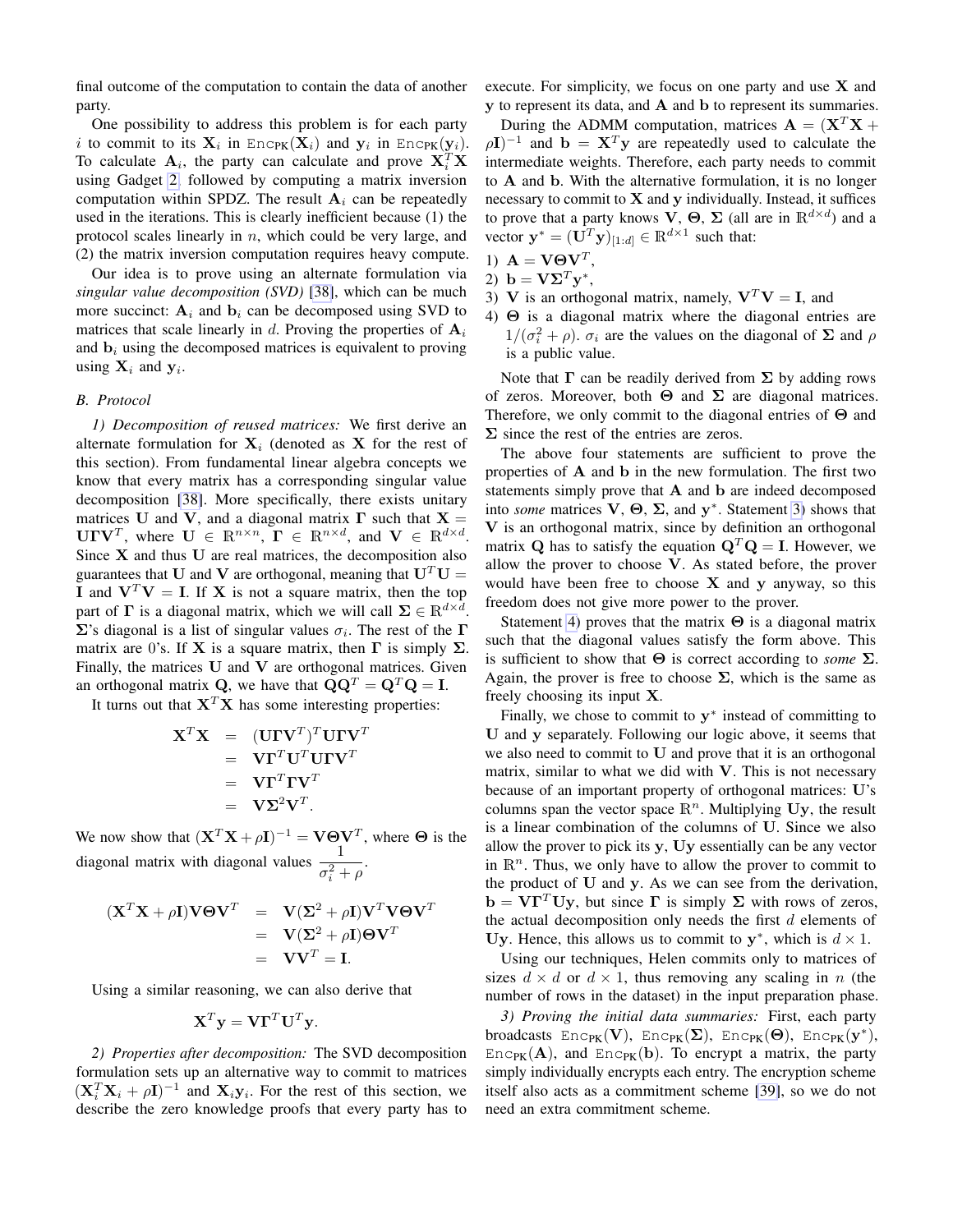To prove these statements, we also need another primitive called an interval proof. Moreover, since these matrices act as inputs to the model compute phase, we also need to prove that A and b are within a certain range (this will be used by Gadget [4\)](#page-8-1). The interval proof we use is from [\[14\]](#page-13-19), which is an efficient way of proving that a committed number lies within a certain interval. However, what we want to prove is that an encrypted number lies within a certain interval. This can be solved by using techniques from [\[26\]](#page-13-28), which appends the range proof with a commitment-ciphertext equality proof. This extra proof proves that, given a commitment and a Paillier ciphertext, both hide the same plaintext value.

To prove the first two statements, we invoke Gadget [1](#page-5-1) and Gadget [2.](#page-5-2) This allows us to prove that the party knows all of the matrices in question and that they satisfy the relations laid out in those statements.

There are two steps to proving statement [3.](#page-6-0) The prover will compute  $\text{Enc}_{PK}(\mathbf{V}^T \mathbf{V})$  and prove it computed it correctly using Gadget [1](#page-5-1) as above. The result should be equal to the encryption of the identity matrix. However, since we are using fixed point representation for our data, the resulting matrix could be off from the expected values by some small error.  $V<sup>T</sup>V$  will only be close to I, but not equal to I. Therefore, we also utilize interval proofs to make sure that  $V^T V$  is close to I, without explicitly revealing the value of  $V^T V$ .

Finally, to prove statement [4,](#page-6-1) the prover does the following:

- 1) The prover computes and releases  $Enc_{PK}(\Sigma^2)$  because the prover knows  $\Sigma$  and proves using Gadget [1](#page-5-1) that this computation is done correctly.
- 2) The prover computes  $Enc_{PK}(\Sigma^2 + \rho I)$ , which anyone can compute because  $\rho$  and I are public. Enc<sub>PK</sub>( $\Sigma^2$ ) and  $Enc_{PK}(\rho I)$  can be multiplied together to get the summation of the plaintext matrices.
- 3) The prover now computes  $Enc_{PK}(\Sigma^2 + \rho I) \times Enc_{PK}(\Theta)$ and proves this encryption was computed correctly using Gadget [1.](#page-5-1)
- 4) Similar to step 3), the prover ends this step by using interval proofs to prove that this encryption is close to encryption of the identity matrix.

#### VI. MODEL COMPUTE PHASE

# *A. Overview*

In the model compute phase, all parties use the summaries computed in the input preparation phase and execute the iterative ADMM training protocol. An encrypted weight vector is generated at the end of this phase and distributed to all participants. The participants can jointly decrypt this weight vector to get the plaintext model parameters. This phase executes in three steps: initialization, training (local optimization and coordination), and model release.

#### *B. Initialization*

We initialize the weights  $w_i^0$ ,  $z^0$ , and  $u_i^0$ . There are two popular ways of initializing the weights. The first way is to set every entry to a random number. The second way is to

initialize every entry to zero. In Helen, we use the second method because it is easy and works well in practice.

# *C. Local optimization*

During ADMM's local optimization phase, each party takes the current weight vector and iteratively optimizes the weights based on its own dataset. For LASSO, the update equation is simply  $\mathbf{w}_i^{k+1} \leftarrow \mathbf{A}_i(\mathbf{b}_i + \rho\left(\mathbf{z}_-^k - \mathbf{u}_i^k\right))$ , where  $\mathbf{A}_i$  is the matrix  $(\mathbf{X}_i^T \mathbf{X}_i + \rho \mathbf{I})^{-1}$  and  $\mathbf{b}_i$  is  $\mathbf{X}_i^T \mathbf{y}_i$ . As we saw from the input preparation phase description, each party holds encryptions of  $A_i$  and  $b_i$ . Furthermore, given  $z^k$  and  $u_i^k$  (either initialized or received as results calculated from the previous round), each party can independently calculate  $w_i^{k+1}$  by doing plaintext scaling and plaintext-ciphertext matrix multiplication. Since this is done locally, each party also needs to generate a proof proving that the party calculated  $\mathbf{w}_i^{k+1}$  correctly. We compute the proof for this step by invoking Gadget [1.](#page-5-1)

## *D. Coordination using MPC*

After the local optimization step, each party holds encrypted weights  $w_i^{k+1}$ . The next step in the ADMM iterative optimization is the coordination phase. Since this step contains non-linear functions, we evaluate it using generic MPC.

*1) Conversion to MPC:* First, the encrypted weights need to be converted into an MPC-compatible input. To do so, we formulate a gadget that converts ciphertext to arithmetic shares. The general idea behind the protocol is inspired by arithmetic sharing protocols [\[23,](#page-13-18) [27\]](#page-13-23).

<span id="page-7-0"></span>Gadget 3. *For* m *parties, each party having the public key PK and a share of the secret key SK, given public ciphertext*  $Enc_{PK}(a)$ *, convert* a *into* m *shares*  $a_i \in \mathbb{Z}_p$  $\mathit{such~that~} a \equiv \sum a_i \mod p.$  Each party  $P_i$  receives secret *share*  $a_i$  *and does not learn the original secret value*  $a_i$ *.* 

Gadget usage. Each party uses this gadget to convert  $Enc_{PK}(\mathbf{w}_i)$  and  $Enc_{PK}(\mathbf{u}_i)$  into input shares and compute the soft threshold function using MPC (in our case, SPDZ). We denote  $p$  as the public modulus used by SPDZ.

Protocol. The protocol proceeds as follows:

- 1) Each party  $P_i$  generates a random value  $r_i \in [0, 2^{|p| + \kappa}]$ and encrypts it, where  $\kappa$  is a statistical security parameter. Each party should also generate an interval plaintext proof of knowledge of  $r_i$ , then publish  $\text{Enc}_{PK}(r_i)$  along with the proofs.
- 2) Each party  $P_i$  takes as input the published  $\{\text{Enc}_{PK}(r_j)\}_{j=1}^m$ and compute the product with  $Enc_{PK}(a)$ . The result is  $c = \text{Enc}_{\text{PK}}(a + \sum_{j=1}^{m} r_j).$
- 3) All parties jointly decrypt  $c$  to get plaintext  $b$ .
- 4) Party 0 sets  $a_0 = b r_0 \mod p$ . Every other party sets  $a_i \equiv -r_i \mod p$ .
- 5) Each party publishes  $Enc_{PK}(a_i)$  as well as an interval proof of plaintext knowledge.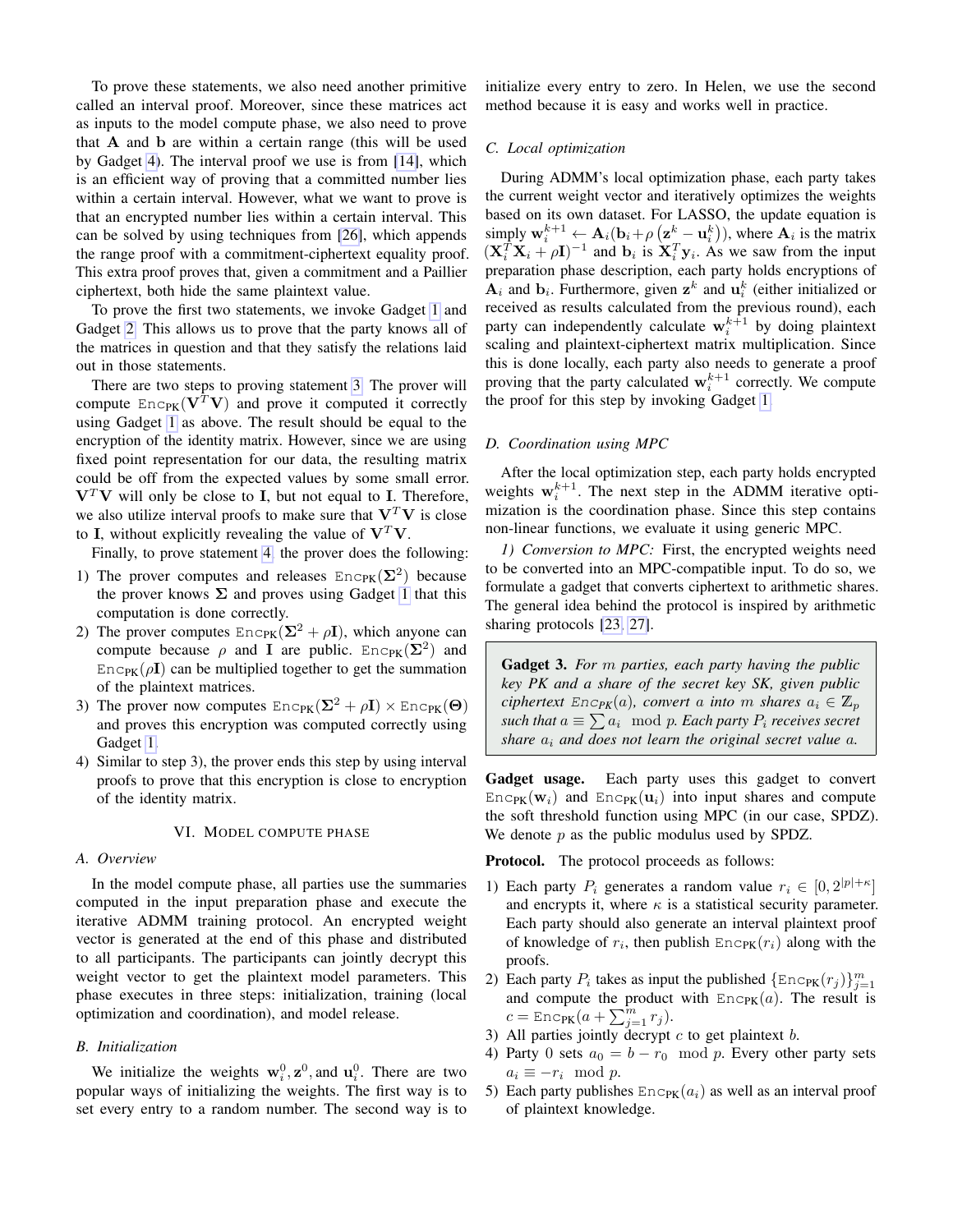*2) Coordination:* The ADMM coordination step takes in  $\mathbf{w}_i^{k+1}$  and  $\mathbf{u}_i^k$ , and outputs  $\mathbf{z}^{k+1}$ . The z update requires computing the soft-threshold function (a non-linear function), so we express it in MPC. Additionally, since we are doing fixed point integer arithmetic as well as using a relatively small prime modulus for MPC (256 bits in our implementation), we need to reduce the scaling factors accumulated on  $\mathbf{w}_i^{k+1}$  during plaintext-ciphertext matrix multiplication. We currently perform this operation inside MPC as well.

*3) Conversion from MPC:* After the MPC computation, each party receives shares of z and its MAC shares, as well as shares of  $w_i$  and its MAC shares. It is easy to convert these shares back into encrypted form simply by encrypting the shares, publishing them, and summing up the encrypted shares. We can also calculate  $\mathbf{u}_i^{k+1}$  this way. Each party also publishes interval proofs of knowledge for each published encrypted cipher. Finally, in order to verify that they are indeed valid SPDZ shares (the specific protocol is explained in the next section), each party also publishes encryptions and interval proofs of all the MACs.

# *E. Model release*

*1) MPC conversion verification:* Since we are combining two protocols (homomorphic encryption and MPC), an attacker can attempt to alter the inputs to either protocol by using different or inconsistent attacker-chosen inputs. Therefore, before releasing the model, the parties must prove that they correctly executed the ciphertext to MPC conversion (and vice versa). We use another gadget to achieve this.

<span id="page-8-1"></span>Gadget 4. *Given public parameters: encrypted value*  $Enc_{PK}(a)$ *, encrypted SPDZ input shares*  $Enc_{PK}(b_i)$ *, encrypted SPDZ MACs*  $Enc_{PK}(c_i)$ *, and interval proofs of plaintext knowledge, verify that 1*)  $a \equiv \sum_i b_i \mod p$ , and *2)* b<sup>i</sup> *are valid SPDZ shares and* ci*'s are valid MACs on* bi *.*

Gadget usage. We apply Gadget [4](#page-8-1) to all data that needs to be converted from encrypted ciphers to SPDZ or vice versa. More specifically, we need to prove that (1) the SPDZ input shares are consistent with  $Enc_{PK}(\mathbf{w}_i^{k+1})$  that is published from each party, and (2) the SPDZ shares for  $w_i^{k+1}$  and  $z^k$ are authenticated by the MACs.

**Protocol.** The gadget construction proceeds as follows:

- 1) Each party verifies that  $Enc_{PK}(a)$ ,  $Enc_{PK}(b_i)$  and  $Enc_{PK}(c_i)$  pass the interval proofs of knowledge. For example,  $b_i$  and  $c_i$  need to be within  $[0, p]$ .
- <span id="page-8-2"></span>2) Each party homomorphically computes  $Enc_{PK}(\sum_i b_i)$ , as well as  $E_d = \text{Enc}_{\text{PK}}(a - \sum_i b_i)$ .
- <span id="page-8-4"></span>3) Each party randomly chooses  $r_i \in [0, 2^{|a|+|\kappa|}]$ , where  $\kappa$  is again a statistical security parameter, and publishes  $Enc_{PK}(r_i)$  as well as an interval proof of plaintext knowledge.
- 4) Each party calculates  $E_f = E_d \prod_i \text{Enc}_{PK}(r_i)^p =$  $Enc<sub>PK</sub>((a - \sum_i b_i) + \sum_i (r_i \cdot p))$ . Here we assume that  $\log |m| + |p| + |a| + |\kappa| < |n|.$
- 5) All parties participate in a joint decryption protocol to decrypt  $E_f$  obtaining  $e_f$ .
- <span id="page-8-3"></span>6) Every party individually checks to see that  $e_f$  is a multiple of p. If this is not the case, abort the protocol.
- 7) The parties release the SPDZ global MAC key  $\alpha$ .
- 8) Each party calculates  $\text{Enc}_{PK}(\alpha(\sum b_i + \delta))$  and Enc $_{\rm PK}(\sum c_i).$
- 9) Use the same method in steps [2](#page-8-2) – [6](#page-8-3) to prove that  $\alpha(\sum b_i +$  $\delta$ )  $\equiv \sum c_i \mod p$ .

The above protocol is a way for parties to verify two things. First, that the SPDZ shares indeed match with a previously published encrypted value (i.e., Gadget [3](#page-7-0) was executed correctly). Second, that the shares are valid SPDZ shares. The second step is simply verifying the original SPDZ relation among value share, MAC shares, and the global key.

Note that we cannot verify these relations by simply releasing the plaintext data shares and their MACs since the data shares correspond to the intermediate weights. Furthermore, the shares need to be equivalent in modulo  $p$ , which is different from the Paillier parameter N. Therefore, we use an alternative protocol to test modulo equality between two ciphertexts, which is the procedure described above in steps [2](#page-8-2) to [6.](#page-8-3)

Since the encrypted ciphers come with interval proofs of plaintext knowledge, we can assume that  $a \in [0, l]$ . If two ciphertexts encrypt plaintexts that are equivalent to each other, they must satisfy that  $a \equiv b \mod p$  or  $a = b + \eta p$ . Thus, if we take the difference of the two ciphertexts, this difference must be  $\eta p$ . We could then run the decryption protocol to test that the difference is indeed a multiple of  $p$ .

If  $a \equiv \sum_i b_i \mod p$ , simply releasing the difference could still reveal extra information about the value of a. Therefore, all parties must each add a random mask to a. In step [3,](#page-8-4)  $r_i$ 's are generated independently by all parties, which means that there must be at least one honest party who is indeed generating a random number within the range. The resulting plaintext thus statistically hides the true value of  $a - \sum_i b_i$  with the statistical parameter  $\kappa$ . If  $a \not\equiv \sum_i b_i \mod p$ , then the protocol reveals the difference between  $a - \sum_i b_i \mod p$ . This is safe because the only way to reveal  $a - \sum_i b_i \mod p$  is when an adversary misbehaves and alters its inputs, and the result is independent from the honest party's behavior.

*2) Weight vector decryption:* Once all SPDZ values are verified, all parties jointly decrypt z and the final weights are released to everyone.

### VII. EXTENSIONS TO OTHER MODELS

<span id="page-8-0"></span>Though we used LASSO as a running example, our techniques can be applied to other linear models like ordinary least-squares linear regression, ridge regression, and elastic net. Here we show the update rules for ridge regression, and leave its derivation to the readers.

Ridge regression solves a similar problem as LASSO, except with  $L^2$  regularization. Given a dataset  $(X, y)$  where X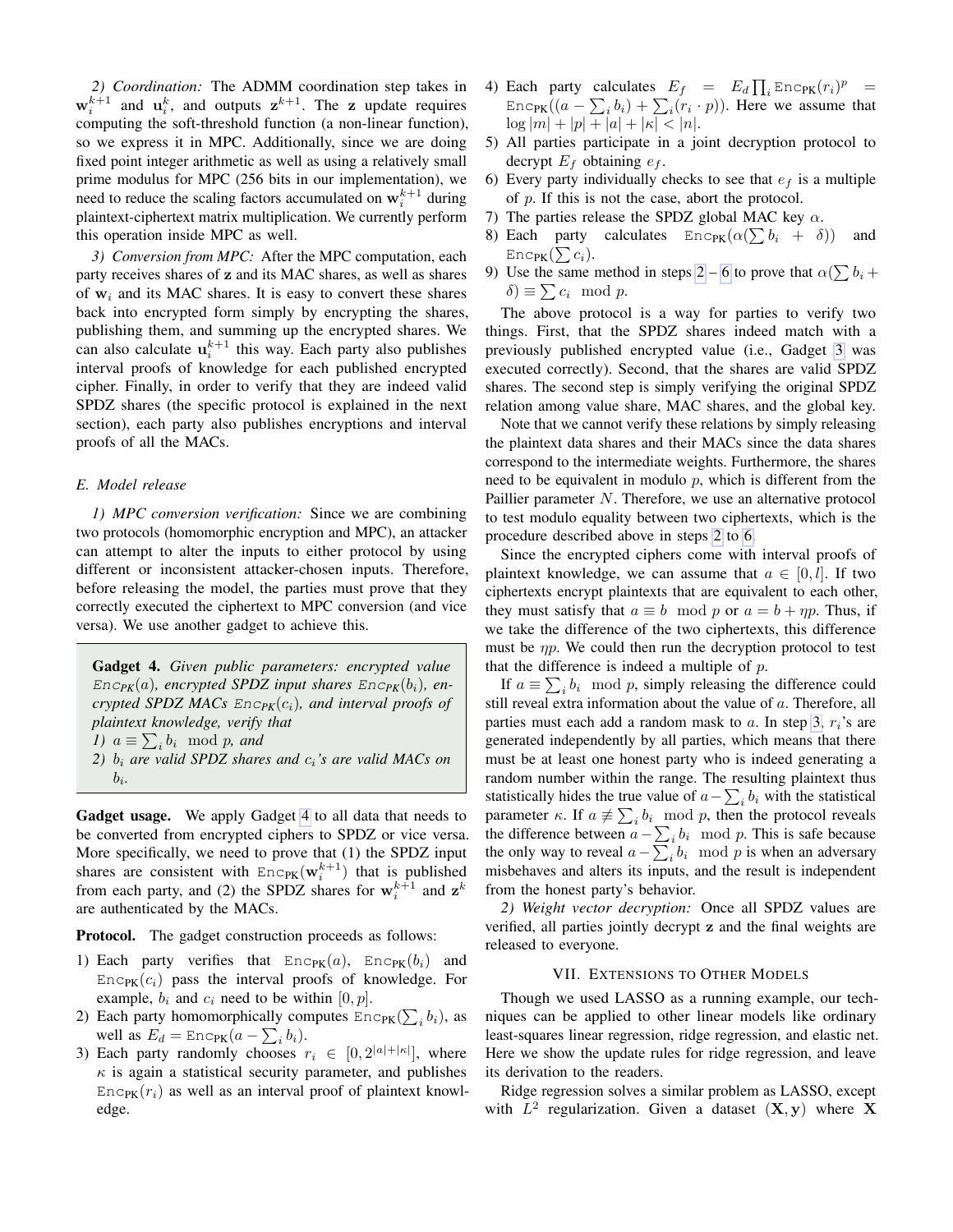is the feature matrix and  $y$  is the prediction vector, ridge regression optimizes  $\arg \min_{\mathbf{w}} \frac{1}{2}$  $\frac{1}{2} \|\mathbf{X}\mathbf{w} - \mathbf{y}\|_2^2 + \lambda \|\mathbf{w}\|_2$ . The update equations for ridge regression are:

$$
\mathbf{w}_i^{k+1} = (\mathbf{X}_i^T \mathbf{X}_i + \rho I)^{-1} (\mathbf{X}_i^T \mathbf{y}_i + \rho (\mathbf{z}^k - \mathbf{u}_i^k))
$$
  
+  $(\rho/2) ||\mathbf{w}_i - \mathbf{z}^k + \mathbf{u}_i^k||_2^2$   

$$
\mathbf{z}^{k+1} = \frac{\rho}{2\lambda/m + \rho} (\mathbf{\bar{w}}^{k+1} + \mathbf{\bar{u}}^k)
$$
  

$$
\mathbf{u}_i^{k+1} = \mathbf{u}_i^k + \mathbf{x}_i^{k+1} - \mathbf{z}^{k+1}
$$

The local update is similar to LASSO, while the coordination update is a linear operation instead of the soft threshold function. Elastic net, which combines  $L^1$  and  $L^2$  regularization, can therefore be implemented by combining the regularization terms from LASSO and ridge regression.

# VIII. EVALUATION

We implemented Helen in C++. We utilize the SPDZ library [\[1\]](#page-13-13), a mature library for maliciously secure multiparty computation, for both the baseline and Helen. In our implementation, we apply the Fiat-Shamir heuristic to our zeroknowledge proofs [\[32\]](#page-13-21). This technique is commonly used in implementations because it makes the protocols non-interactive and thus more efficient, but assumes the random oracle model.

We compare Helen's performance to a maliciously secure baseline that trains using stochastic gradient descent, similar to SecureML [\[54\]](#page-14-3). Since SecureML only supports two parties in the semihonest setting, we implemented a similar baseline using SPDZ [\[27\]](#page-13-23). SecureML had a number of optimizations, but they were designed for the two-party setting. We did not extend those optimizations to the multi-party setting. We will refer to SGD implemented in SPDZ as the "secure baseline" (we explain more about the SGD training process in Section [VIII-A\)](#page-9-0). Finally, we do not benchmark Helen's Paillier key setup phase. This can be computed using SPDZ itself, and it is ran only once (as long as the party configuration does not change).

### <span id="page-9-0"></span>*A. Experiment setup*

We ran our experiments on EC2 using r4.8xlarge instances. Each machine has 32 cores and 244 GiB of memory. In order to simulate a wide area network setting, we created EC2 instances in Oregon and Northern Virginia. The instances are equally split across these two regions. To evaluate Helen's scalability, we used synthetic datasets that are constructed by drawing samples from a noisy normal distribution. For these datasets, we varied both the dimension and the number of parties. To evaluate Helen's performance against the secure baseline, we benchmarked both systems on two real world datasets from UCI [\[29\]](#page-13-29).

Training assumptions. We do not tackle hyperparameter tuning in our work, and also assume that the data has been normalized before training. We also use a fixed number of rounds (10) for ADMM training, which we found experimentally using the real world datasets. We found that 10 rounds is often enough for the training process to converge to a reasonable error rate. Recall that ADMM converges in a small number of rounds

because it iterates on a summary of the *entire dataset*. In contrast, SGD iteratively scans data from all parties at least once in order to get an accurate representation of the underlying distributions. This is especially important when certain features occur rarely in a dataset. Since the dataset is very large, even one pass already results in many rounds.

MPC configuration. As mentioned earlier, SPDZ has two phases of computation: an offline phase and an online phase. The offline phase can run independently of the secure function, but the precomputed values cannot be reused across multiple online phases. The SPDZ library provides several ways of benchmarking different offline phases, including MASCOT [\[46\]](#page-13-30) and Overdrive [\[47\]](#page-13-31). We tested both schemes and found Overdrive to perform better over the wide area network. Since these are for benchmarking purposes only, we decided to estimate the SPDZ offline phase by dividing the number of triplets needed for a circuit by the benchmarked throughput. The rest of the evaluation section will use the estimated numbers for all SPDZ offline computation. Since Helen uses parallelism, we also utilized parallelism in the SPDZ offline generation by matching the number of threads on each machine to the number of cores available.

On the other hand, the SPDZ online implementation is not parallelized because the API was insufficient to effectively express parallelism. We note two points. First, while parallelizing the SPDZ library will result in a faster baseline, Helen also utilizes SPDZ, so any improvement to SPDZ also carries over to Helen. Second, as shown below, our evaluation shows that Helen still achieves significant performance gains over the baseline even if the online phase in the secure baseline is infinitely fast.

Finally, the parameters we use for Helen are: 128 bits for the secure baseline's SPDZ configuration, 256 bits for the Helen SPDZ configuration, and 4096 bits for Helen's Paillier ciphertext.

# *B. Theoretic performance*

| <b>Baseline</b> | Secure SGD        | $C \cdot m^2 \cdot n \cdot d$                                 |
|-----------------|-------------------|---------------------------------------------------------------|
| Helen           | SVD decomposition | $c_1 \cdot n \cdot d^2$                                       |
|                 | SVD proofs        | $c_1 \cdot m \cdot d^2 + c_2 \cdot d^3$                       |
|                 | MPC offline       | $c_1 \cdot m^2 \cdot d$                                       |
|                 | Model compute     | $c_1 \cdot m^2 \cdot d + c_2 \cdot d^2 + c_3 \cdot m \cdot d$ |

<span id="page-9-1"></span>TABLE I: Theoretical scaling (complexity analysis) for SGD baseline and Helen.  $m$  is the number of parties,  $n$  is the number of samples per party,  $d$  is the dimension.

Table [I](#page-9-1) shows the theoretic scaling behavior for SGD and Helen, where  $m$  is the number of parties,  $n$  is the number of samples per party,  $d$  is the dimension, and  $C$  and  $c_i$  are constants. Note that  $c_i$ 's are not necessarily the same across the different rows in the table. We split Helen's input preparation phase into three sub-components: SVD (calculated in plaintext), SVD proofs, and MPC offline (since Helen uses SPDZ during the model compute phase, we also need to run the SPDZ offline phase).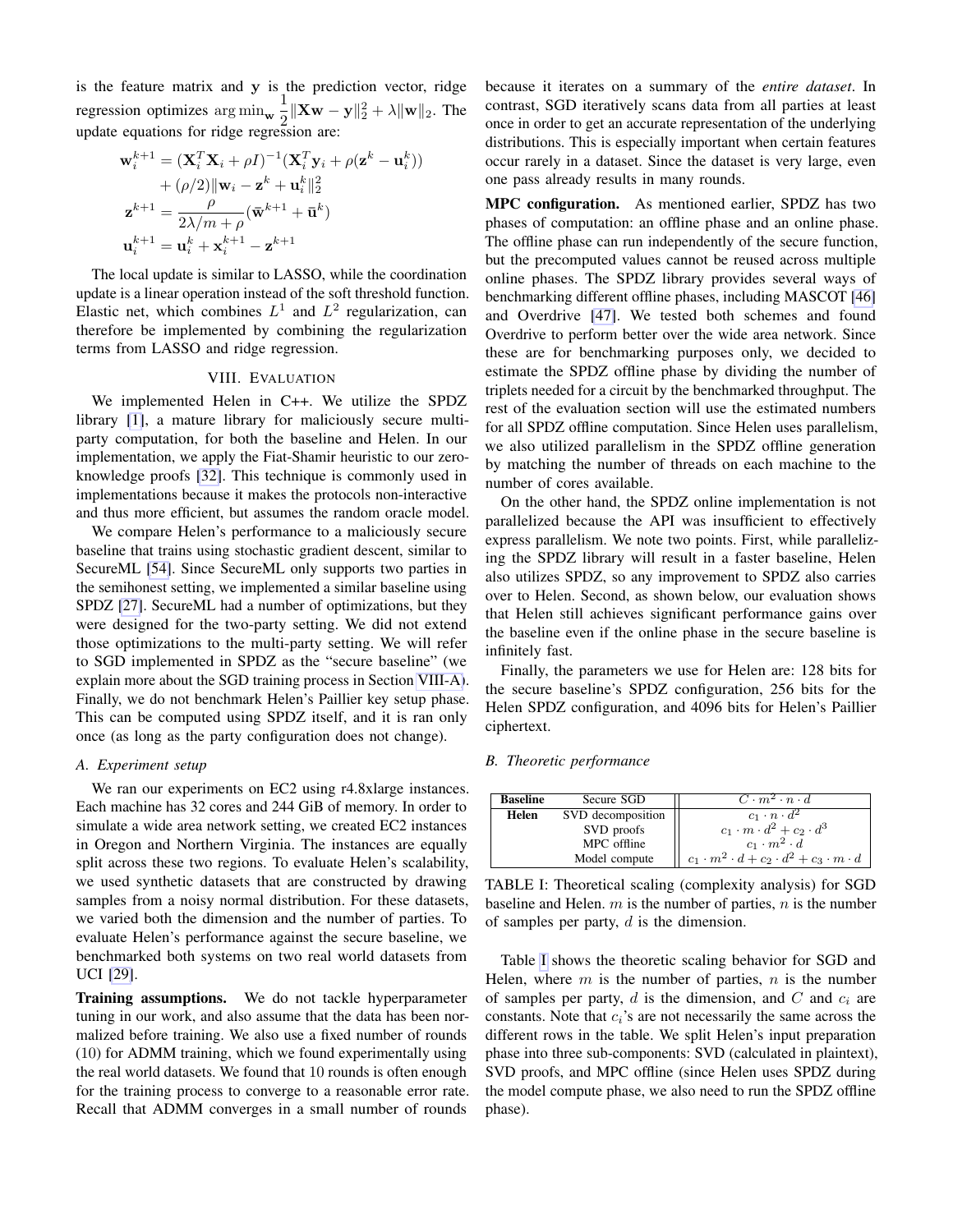



<span id="page-10-1"></span>(a) Helen's scaling as we increase the number of dimensions. The number of parties is fixed to be 4, and the number of samples per party is 100, 000.

<span id="page-10-2"></span>(b) Helen's two phases as we increase the number of parties. The dimension is set to be 10, and the number of samples per party is 100, 000.

Fig. 3: Helen scalability measurements.

SGD scales linearly in  $n$  and  $d$ . If the number of samples per party is doubled, the number of iterations is also doubled. A similar argument goes for  $d$ . SGD scales quadratic in  $m$ because it first scales linearly in  $m$  due to the behavior of the MPC protocol. If we add more parties to the computation, the number of samples will also increase, which in turn increases the number of iterations needed to scan the entire dataset.

Helen, on the other hand, scales linearly in  $n$  only for the SVD computation. We emphasize that SVD is very fast because it is *executed on plaintext data*. The  $c_1$  part of the SVD proofs formula scales linearly in  $m$  because each party needs to verify from every other party. It also scales linearly in  $d^2$  because each proof verification requires  $d^2$  work. The  $c_2$  part of the formula has  $d^3$  scaling because our matrices are  $d \times d$ ), and to calculate a resulting encrypted matrix requires matrix multiplication on two  $d \times d$  matrices.

The coordination phase from Helen's model compute phase, as well as the corresponding MPC offline compute phase, scale quadratic in  $m$  because we need to use MPC to re-scale weight vectors from each party. This cost corresponds to the  $c_1$  part of the formula. The model compute phase's  $d^2$  cost ( $c_2$  part of the formula) reflects the matrix multiplication and the proofs. The rest of the MPC conversion proofs scale linearly in  $m$  and  $d$  ( $c_3$  part of the formula).

#### *C. Synthetic datasets*

We want to answer two questions about Helen's scalability using synthetic datasets: how does Helen scale as we vary the number of features and how does it scale as we vary the number of parties? Note that we are not varying the number of input samples because that will be explored in Section [VIII-D](#page-10-0) in comparison to the secure SGD baseline.

Fig. [3a](#page-10-1) shows a breakdown of Helen's cryptographic computation as we scale the number of dimensions. The plaintext SVD computation is not included in the graph. The SVD proofs phase is dominated by the matrix multiplication proofs, which scales in  $d^2$ . The MPC offline phase and the model compute phase are both dominated by the linear scaling in  $d$ , which corresponds to the MPC conversion proofs.

Fig. [3b](#page-10-2) shows the same three phases as we increase the number of parties. The SVD proofs phase scales linearly in the number of parties m. The MPC offline phase scales quadratic in m, but its effects are not very visible for a small number of parties. The model compute phase is dominated by the linear scaling in  $m$  because the quadratic scaling factor isn't very visible for a small number of parties.

Finally, we also ran a microbenchmark to understand Helen's network and compute costs. The experiment used 4 servers and a synthetic dataset with 50 features and 100K samples per party. We found that the network costs account for approximately 2% of the input preparation phase and 22% of Helen's model compute phase.

## <span id="page-10-0"></span>*D. Real world datasets*

We evaluate on two different real world datasets: gas sensor data [\[29\]](#page-13-29) and the million song dataset [\[9,](#page-13-32) [29\]](#page-13-29). The gas sensor dataset records 16 sensor readings when mixing two types of gases. Since the two gases are mixed with random concentration levels, the two regression variables are independent and we can simply run two different regression problems (one for each gas type). For the purpose of benchmarking, we ran an experiment using the ethylene data in the first dataset. The million song dataset is used for predicting a song's published year using 90 features. Since regression problems produce real values, the year can be calculated by rounding the regressed value.

For SGD, we set the batch size to be the same size as the dimension of the dataset. The number of iterations is equal to the total number of sample points divided by the batch size. Unfortunately, we had to extrapolate the runtimes for a majority of the baseline online phases because the circuits were too big to compile on our EC2 instances.

Fig. [4](#page-11-0) and Fig. [5](#page-11-1) compare Helen to the baseline on the two datasets. Note that Helen's input preparation graph combines the three phases that are run during the offline: plaintext SVD computation, SVD proofs, and MPC offline generation. We can see that Helen's input preparation phase scales very slowly with the number of samples. The scaling actually comes from the plaintext SVD calculation because both the SVD proofs and the MPC offline generation do not scale with the number of samples. Helen's model compute phase also stays constant because we fixed the number of iterations to a conservative estimate. SGD, on the other hand, does scale linearly with the number of samples in both the offline and the online phases.

For the gas sensor dataset, Helen's total runtime (input preparation plus model compute) is able to achieve a 21.5x performance gain over the baseline's total runtime (offline plus online) when the number of samples is 1000. When the number of samples per party reaches 1 million, Helen is able to improve over the baseline by 20689x. For the song prediction dataset, Helen is able to have a 9.1x performance gain over the baseline when the number of samples is 1000. When the number of samples per party reaches 100K, Helen improves over the baseline by 911x. Even if we compare Helen to the baseline's offline phase only, we find that Helen still has close to constant scaling while the baseline scales linearly with the number of samples. The performance improvement compared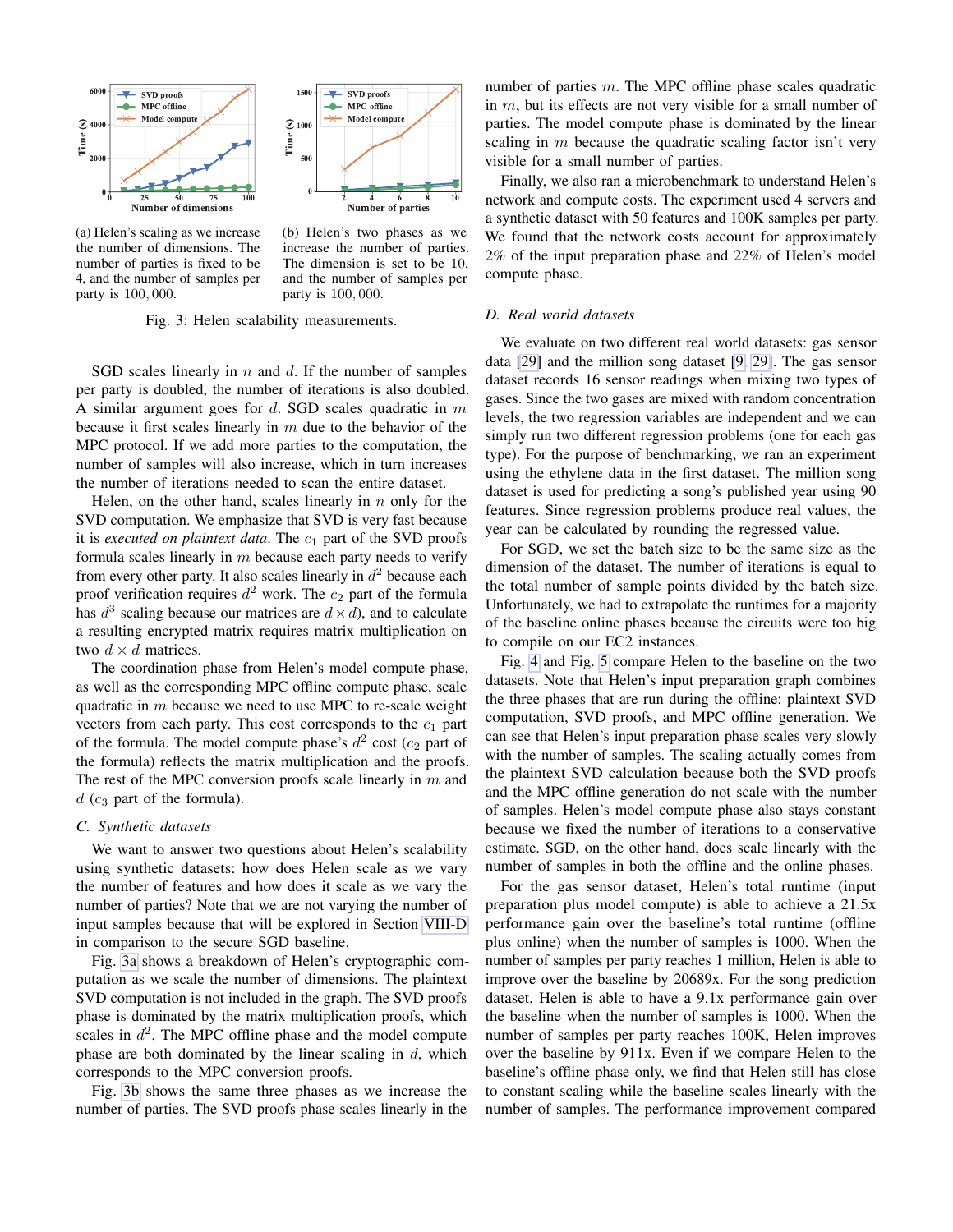| Samples per party          | 2000    | 4000    | 6000    | 8000        | 10K     | 40K     | 00K     | 200K    | 400K    | 800K   | 1М      |
|----------------------------|---------|---------|---------|-------------|---------|---------|---------|---------|---------|--------|---------|
| sklearn L2<br>error        | 8937.01 | 8928.32 | 8933.64 | 8932.97     | 8929.10 | 8974.15 | 8981.24 | 8984.64 | 8982.88 | 8981.1 | 8980.35 |
| Helen L <sub>2</sub> error | 8841.33 | 8839.96 | 8828.18 | 8839.56     | 8837.59 | 8844.31 | 8876.00 | 8901.84 | 8907.38 | 8904.1 | 8900.37 |
| sklearn MAE                | 57.89   | 58.07   | 58.04   | 58.10       | 58.05   | 58.34   | 58.48   | 58.55   | 58.58   | 58.56  | 58.57   |
| Helen MAE                  | 57.23   | 44. /   | .46     | 57<br>44.7د | 57.47   | 57.63   | 58.25   | 58.38   | 58.36   | 58.37  | 58.40   |

TABLE II: Select errors for gas sensor (due to space), comparing Helen with a baseline that uses sklearn to train on all plaintext data. L2 error is the squared norm; MAE is the mean average error. Errors are calculated after post-processing.

<span id="page-11-3"></span><span id="page-11-2"></span>

| Samples per party            | 000   | 2000  | 4000  | 6000  | 8000  | 10K   | 20K   | 40K   | 60K   | 80K   | 00K   |
|------------------------------|-------|-------|-------|-------|-------|-------|-------|-------|-------|-------|-------|
| sklearn L <sub>2</sub> error | 9243  | 91.67 | 90.98 | 90.9  | 90.76 | 90.72 | 90.63 | 90.57 | 90.55 | 90.56 | 90.55 |
| Helen L <sub>2</sub> error   | 93.68 | 91.8  | 91.01 | 90.91 | 90.72 | 90.73 | 90.67 | 90.57 | 90.54 | 90.57 | 90.55 |
| sklearn MAE                  | 6.86  | 6.81  |       | 6.78  | 6.79  | 6.81  | 6.80  | 6.79  | 6.79  | 6.80  | 6.80  |
| Helen MAE                    | 6.92  | 6.82  | 77    | 6.78  | 6.79  | 6.81  | 6.80  | 6.79  | 6.80  | 6.80  | 6.80  |

TABLE III: Errors for song prediction, comparing Helen with a baseline that uses sklearn to train on all plaintext data. L2 error is the squared norm; MAE is the mean average error. Errors are calculated after post-processing.



<span id="page-11-0"></span>Fig. 4: Helen and baseline performance on the gas sensor data. The gas sensor data contained over 4 million data points; we partitioned into 4 partitions with varying number of sample points per partition to simulate the varying number of samples per party. The number of parties is 4, and the number of dimensions is 16.

to the baseline offline phase is up to 1540x for the gas sensor dataset and up to 98x for the song prediction dataset.

In Table [II](#page-11-2) and Table [III,](#page-11-3) we evaluate Helen's test errors on the two datasets. We compare the L2 and mean average error for Helen to the errors obtained from a model trained using sklearn (a standard Python library for machine learning) on the plaintext data. We did not directly use the SGD baseline because its online phase does not compile for larger instances, and using sklearn on the plaintext data is a conservative estimate. We can see that Helen achieves similar errors compared to the sklearn baseline.

# IX. RELATED WORK

We organize the related work section into related coopetitive systems and attacks.



<span id="page-11-1"></span>Fig. 5: Helen and baseline performance on the song prediction data, as we vary the number of samples per party. The number of parties is 4, and the number of dimensions is 90.

Fig. 6: Helen comparison with SGD

#### *A. Coopetitive systems*

Coopetitive training systems. In Fig. [7,](#page-12-1) we compare Helen to prior coopetitive training systems [\[56,](#page-14-2) [41,](#page-13-5) [34,](#page-13-6) [20,](#page-13-7) [35,](#page-13-8) [5,](#page-13-9) [54,](#page-14-3) [66\]](#page-14-11). The main takeaway is that, excluding *generic* maliciously secure MPC, prior training systems do not provide malicious security. Furthermore, most of them also assume that the training process requires outsourcing to two non-colluding servers. At the same time, and as a result of choosing a weaker security model, some of these systems provide richer functionality than Helen, such as support for neural networks. As part of our future work, we are exploring how to apply Helen's techniques to logistic regression and neural networks.

Other coopetitive systems. Other than coopetitive training systems, there are prior works on building coopetitive systems for applications like machine learning prediction and SQL analytics. Coopetitive prediction systems [\[13,](#page-13-33) [62,](#page-14-12) [60,](#page-14-13) [51,](#page-14-14) [36,](#page-13-34) [45\]](#page-13-35) typically consist of two parties, where one party holds a model and the other party holds an input. The two parties jointly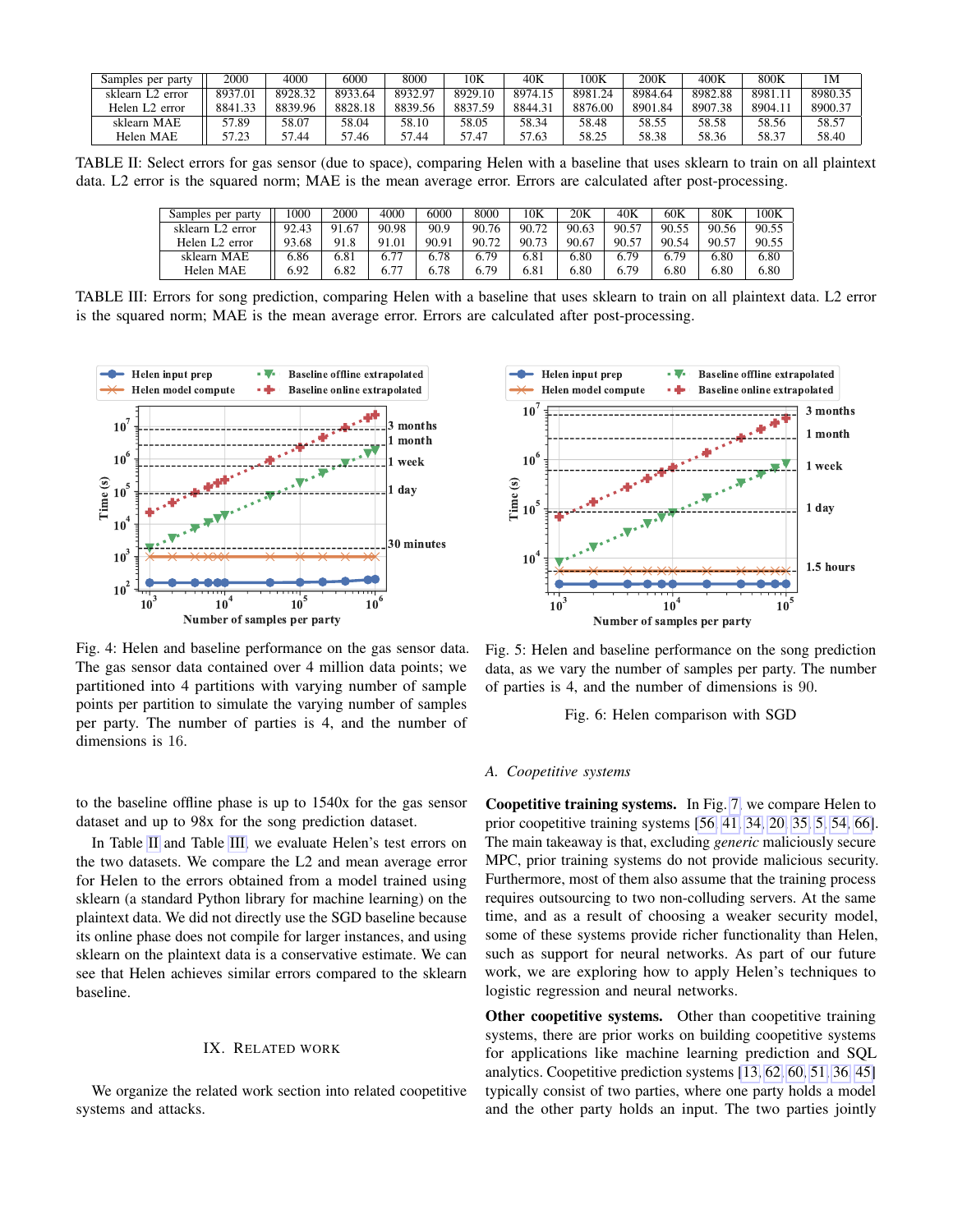| Work                                           | <b>Functionality</b>   | n-party?            | <b>Maliciously secure?</b> | <b>Practical?</b> |
|------------------------------------------------|------------------------|---------------------|----------------------------|-------------------|
| Nikolaenko et al. [56]                         | ridge regression       | no                  | no                         |                   |
| Hall et al. $[41]$                             | linear regression      | yes                 | no                         |                   |
| Gascon et al. [34]                             | linear regression      | no                  | no                         |                   |
| Cock et al. $[20]$                             | linear regression      | no                  | no                         | -                 |
| Giacomelli et al. [35]                         | ridge regression       | no                  | no                         |                   |
| Alexandru et al. [5]                           | quadratic opt.         | no                  | no                         | -                 |
| SecureML [54]                                  | linear, logistic, deep | no                  | no                         |                   |
|                                                | learning               |                     |                            |                   |
| Shokri&Shmatikov [66]                          | deep learning          | not MPC (heuristic) | no                         |                   |
| Semi-honest MPC [7]                            | any function           | yes                 | no                         |                   |
| Malicious MPC [27, 37, 11, 2]                  | any function           | yes                 | yes                        | no                |
| Our proposal, Helen: regularized linear models |                        | yes                 | yes                        | yes               |

<span id="page-12-1"></span>Fig. 7: Insufficiency of existing cryptographic approaches. "n-party" refers to whether the  $n(>2)$  organizations can perform the computation with *equal trust* (thus not including the two non-colluding servers model). We answer the practicality question only for maliciously-secure systems. We note that a few works that we marked as not coopetitive and not maliciously secure discuss at a high level how one might extend their work to such a setting, but they did not flesh out designs or evaluate their proposals.

compute a prediction without revealing the input or the model to the other party. Coopetitive analytics systems [\[6,](#page-13-39) [55,](#page-14-15) [12,](#page-13-40) [21,](#page-13-41) [10\]](#page-13-42) allow multiple parties to run SQL queries over all parties' data. These computation frameworks do not directly translate to Helen's training workloads. Most of these works also do not address the malicious setting.

Trusted hardware based systems. The related work presented in the previous two sections all utilize purely software based solutions. Another possible approach is to use trusted hardware [\[53,](#page-14-16) [22\]](#page-13-43), and there are various secure distributed systems that could be extended to the coopetitive setting [\[64,](#page-14-17) [42,](#page-13-44) [71\]](#page-14-18). However, these hardware mechanisms require additional trust and are prone to side-channel leakages [\[49,](#page-14-19) [68,](#page-14-20) [50\]](#page-14-21).

# <span id="page-12-0"></span>*B. Attacks on machine learning*

Machine learning attacks can be categorized into data poisoning, model leakage, parameter stealing, and adversarial learning. As mentioned in [§III-A,](#page-3-2) Helen tackles the problem of cryptographically running the training algorithm without sharing datasets amongst the parties involved, while defenses against these attacks are *orthogonal* and complementary to our goal in this paper. Often, these machine learning attacks can be separately addressed outside of Helen. We briefly discuss two relevant attacks related to the training stage and some methods for mitigating them.

Poisoning. Data poisoning allows an attacker to inject poisoned inputs into a dataset before training [\[44,](#page-13-24) [18\]](#page-13-25). Generally, malicious MPC does not prevent an attacker from choosing incorrect initial inputs because there is no way to enforce this requirement. Nevertheless, there are some ways of mitigating arbitrary poisoning of data that would complement Helen's training approach. Before training, one can check that the inputs are confined within certain intervals. The training process itself can also execute *cross validation*, a process that can identify parties that do not contribute useful data. After training, it is

possible to further post process the model via techniques like fine tuning and parameter pruning [\[52\]](#page-14-22).

Model leakage. Model leakage [\[65,](#page-14-10) [16\]](#page-13-26) is an attack launched by an adversary who tries to infer information about the training data from the model itself. Again, malicious MPC does not prevent an attacker from learning the final result. In our coopetitive model, we also assume that all parties want to cooperate and have agreed to release the final model to everyone. One way to alleviate model leakage is through the use of differential privacy [\[43,](#page-13-45) [4,](#page-13-46) [31\]](#page-13-47). For example, a simple technique that is complementary to Helen is adding carefully chosen noise directly to the output model [\[43\]](#page-13-45).

# X. CONCLUSION

In this paper, we propose Helen, a coopetitive system for training linear models. Compared to prior work, Helen assumes a stronger threat model by defending against *malicious* participants. This means that each party only needs to trust itself. Compared to a baseline implemented with a state-of-theart malicious framework, Helen is able to achieve up to five orders of magnitude of performance improvement. Given the lack of efficient maliciously secure training protocols, we hope that our work on Helen will lead to further work on efficient systems with such strong security guarantees.

# XI. ACKNOWLEDGMENT

We thank the anonymous reviewers for their valuable reviews, as well as Shivaram Venkataraman, Stephen Tu, and Akshayaram Srinivasan for their feedback and discussions. This research was supported by NSF CISE Expeditions Award CCF-1730628, as well as gifts from the Sloan Foundation, Hellman Fellows Fund, Alibaba, Amazon Web Services, Ant Financial, Arm, Capital One, Ericsson, Facebook, Google, Huawei, Intel, Microsoft, Scotiabank, Splunk and VMware.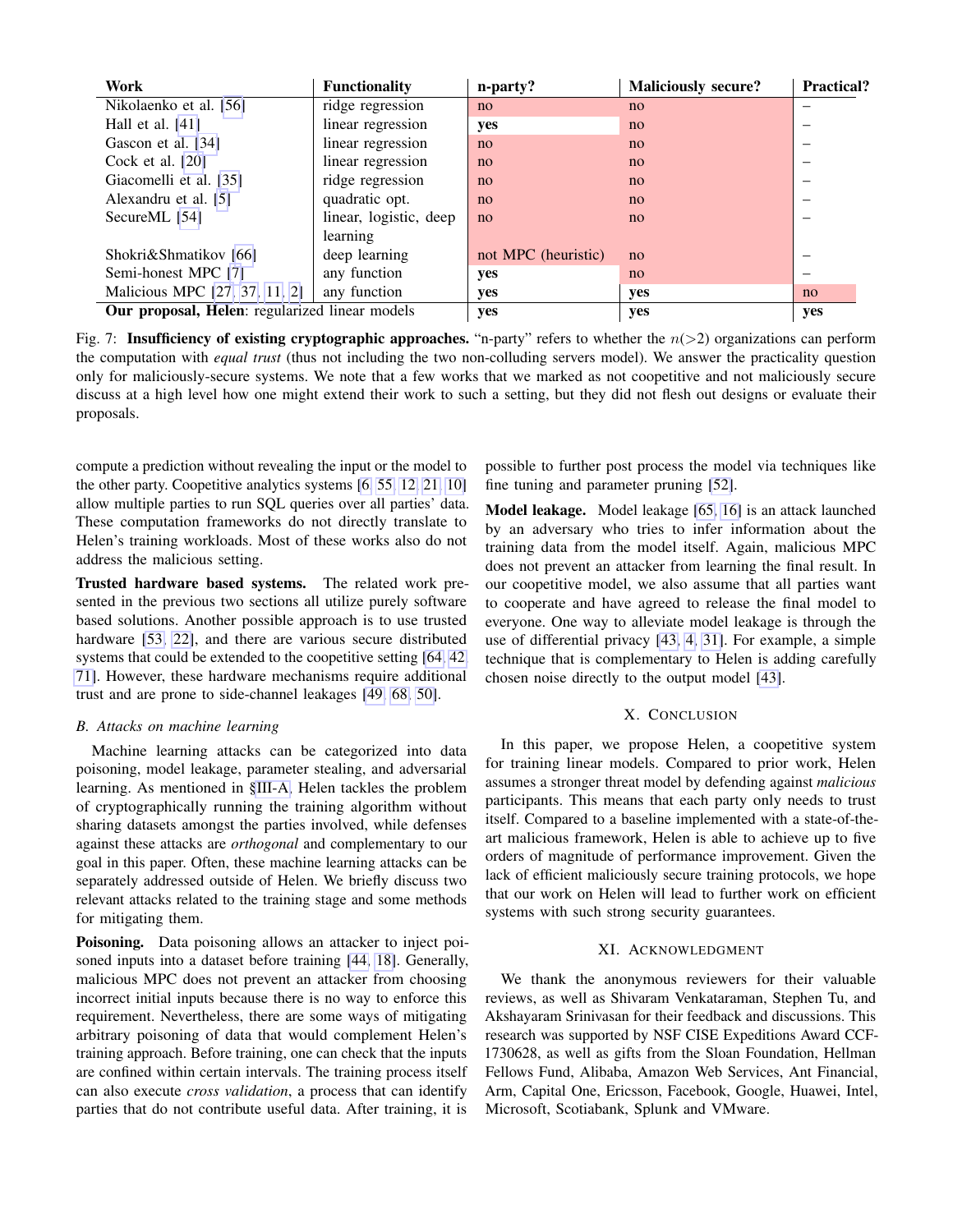#### **REFERENCES**

- <span id="page-13-13"></span>[1] bristolcrypto/spdz-2: Multiparty computation with SPDZ, MASCOT, and Overdrive offline phases. [https://github.com/bristolcrypto/SPDZ-2.](https://github.com/bristolcrypto/SPDZ-2) Accessed: 2018-10-31.
- <span id="page-13-38"></span>[2] VIFF, the Virtual Ideal Functionality Framework. [http://viff.dk/,](http://viff.dk/) 2015.
- <span id="page-13-1"></span>[3] Health insurance portability and accountability act, April 2000.
- <span id="page-13-46"></span>[4] ABADI, M., CHU, A., GOODFELLOW, I., MCMAHAN, H. B., MIRONOV, I., TALWAR, K., AND ZHANG, L. Deep learning with differential privacy. In *Proceedings of the 2016 ACM SIGSAC Conference on Computer and Communications Security* (2016), ACM, pp. 308–318.
- <span id="page-13-9"></span>[5] ALEXANDRU, A. B., GATSIS, K., SHOUKRY, Y., SESHIA, S. A., TABUADA, P., AND PAPPAS, G. J. Cloud-based quadratic optimization with partially homomorphic encryption. *arXiv preprint arXiv:1809.02267* (2018).
- <span id="page-13-39"></span>[6] BATER, J., ELLIOTT, G., EGGEN, C., GOEL, S., KHO, A., AND ROGERS, J. Smcql: secure querying for federated databases. *Proceedings of the VLDB Endowment 10*, 6 (2017), 673–684.
- <span id="page-13-36"></span>[7] BEN-DAVID, A., NISAN, N., AND PINKAS, B. Fairplaymp: a system for secure multi-party computation. [www.cs.huji.ac.il/project/Fairplay/](www.cs.huji.ac.il/project/Fairplay/FairplayMP.html) [FairplayMP.html,](www.cs.huji.ac.il/project/Fairplay/FairplayMP.html) 2008.
- <span id="page-13-3"></span>[8] BEN-OR, M., GOLDWASSER, S., AND WIGDERSON, A. Completeness theorems for non-cryptographic fault-tolerant distributed computation. In *Proceedings of the twentieth annual ACM symposium on Theory of computing* (1988), ACM, pp. 1–10.
- <span id="page-13-32"></span>[9] BERTIN-MAHIEUX, T., ELLIS, D. P., WHITMAN, B., AND LAMERE, P. The million song dataset. In *Ismir* (2011), vol. 2, p. 10.
- <span id="page-13-42"></span>[10] BITTAU, A., ERLINGSSON, U., MANIATIS, P., MIRONOV, I., RAGHU-NATHAN, A., LIE, D., RUDOMINER, M., KODE, U., TINNES, J., AND SEEFELD, B. Prochlo: Strong privacy for analytics in the crowd. In *Proceedings of the 26th Symposium on Operating Systems Principles* (2017), ACM, pp. 441–459.
- <span id="page-13-37"></span>[11] BOGDANOV, D., LAUR, S., AND WILLEMSON, J. *Sharemind: A Framework for Fast Privacy-Preserving Computations*. 2008.
- <span id="page-13-40"></span>[12] BONAWITZ, K., IVANOV, V., KREUTER, B., MARCEDONE, A., MCMA-HAN, H. B., PATEL, S., RAMAGE, D., SEGAL, A., AND SETH, K. Practical secure aggregation for privacy-preserving machine learning. In *Proceedings of the 2017 ACM SIGSAC Conference on Computer and Communications Security* (2017), CCS '17.
- <span id="page-13-33"></span>[13] BOST, R., POPA, R. A., TU, S., AND GOLDWASSER, S. Machine learning classification over encrypted data. In *Network and Distributed System Security Symposium (NDSS)* (2015).
- <span id="page-13-19"></span>[14] BOUDOT, F. Efficient proofs that a committed number lies in an interval. In *International Conference on the Theory and Applications of Cryptographic Techniques* (2000), Springer, pp. 431–444.
- <span id="page-13-14"></span>[15] BOYD, S., PARIKH, N., CHU, E., PELEATO, B., AND ECKSTEIN, J. Distributed optimization and statistical learning via the alternating direction method of multipliers. In *Foundations and Trends in Machine Learning, Vol. 3, No. 1* (2010).
- <span id="page-13-26"></span>[16] CARLINI, N., LIU, C., KOS, J., ERLINGSSON,  $\acute{U}$ ., AND SONG, D. The secret sharer: Measuring unintended neural network memorization & extracting secrets. *arXiv preprint arXiv:1802.08232* (2018).
- <span id="page-13-12"></span>[17] CHEN, H., AND XIANG, Y. The study of credit scoring model based on group lasso. *Procedia Computer Science 122* (2017), 677 – 684. 5th International Conference on Information Technology and Quantitative Management, ITQM 2017.
- <span id="page-13-25"></span>[18] CHEN, X., LIU, C., LI, B., LU, K., AND SONG, D. Targeted backdoor attacks on deep learning systems using data poisoning. *arXiv preprint arXiv:1712.05526* (2017).
- <span id="page-13-27"></span>[19] CLEVE, R. Limits on the security of coin flips when half the processors are faulty. In *Proceedings of the eighteenth annual ACM symposium on Theory of computing* (1986), ACM, pp. 364–369.
- <span id="page-13-7"></span>[20] COCK, M. D., DOWSLEY, R., NASCIMENTO, A. C., AND NEWMAN, S. C. Fast, privacy preserving linear regression over distributed datasets based on pre-distributed data. In *Proceedings of the 8th ACM Workshop on Artificial Intelligence and Security (AISec)* (2015).
- <span id="page-13-41"></span>[21] CORRIGAN-GIBBS, H., AND BONEH, D. Prio: Private, robust, and scalable computation of aggregate statistics. In *14th USENIX Symposium on Networked Systems Design and Implementation (NSDI 17)* (2017).
- <span id="page-13-43"></span>[22] COSTAN, V., AND DEVADAS, S. Intel sgx explained. *IACR Cryptology ePrint Archive 2016* (2016), 86.
- <span id="page-13-18"></span>[23] CRAMER, R., DAMGÅRD, I., AND NIELSEN, J. Multiparty computation from threshold homomorphic encryption. *EUROCRYPT 2001* (2001), 280–300.
- <span id="page-13-20"></span>[24] DAMGÅRD, I. Efficient concurrent zero-knowledge in the auxiliary string model. In *International Conference on the Theory and Applications of Cryptographic Techniques* (2000), Springer, pp. 418–430.
- <span id="page-13-17"></span>[25] DAMGÅRD, I. On σ-protocols. *Lecture Notes, University of Aarhus, Department for Computer Science* (2002).
- <span id="page-13-28"></span>[26] DAMGÅRD, I., AND JURIK, M. Client/server tradeoffs for online elections. In *International Workshop on Public Key Cryptography* (2002), Springer, pp. 125–140.
- <span id="page-13-23"></span>[27] DAMGÅRD, I., PASTRO, V., SMART, N., AND ZAKARIAS, S. Multiparty computation from somewhat homomorphic encryption. In *Advances in Cryptology–CRYPTO 2012*. Springer, 2012, pp. 643–662.
- <span id="page-13-11"></span>[28] D'ANGELO, G. M., RAO, D. C., AND GU, C. C. Combining least absolute shrinkage and selection operator (lasso) and principalcomponents analysis for detection of gene-gene interactions in genomewide association studies. In *BMC proceedings* (2009).
- <span id="page-13-29"></span>[29] DHEERU, D., AND KARRA TANISKIDOU, E. UCI machine learning repository, 2017.
- <span id="page-13-2"></span>[30] DICTIONARIES, E. O. Coopetition.
- <span id="page-13-47"></span>[31] DUCHI, J. C., JORDAN, M. I., AND WAINWRIGHT, M. J. Local privacy, data processing inequalities, and statistical minimax rates. *arXiv preprint arXiv:1302.3203* (2013).
- <span id="page-13-21"></span>[32] FAUST, S., KOHLWEISS, M., MARSON, G. A., AND VENTURI, D. On the non-malleability of the fiat-shamir transform. In *International Conference on Cryptology in India* (2012), Springer, pp. 60–79.
- <span id="page-13-22"></span>[33] GARAY, J. A., MACKENZIE, P., AND YANG, K. Strengthening zeroknowledge protocols using signatures. In *Eurocrypt* (2003), vol. 2656, Springer, pp. 177–194.
- <span id="page-13-6"></span>[34] GASCN, A., SCHOPPMANN, P., BALLE, B., RAYKOVA, M., DOERNER, J., ZAHUR, S., AND EVANS, D. Privacy-preserving distributed linear regression on high-dimensional data. Cryptology ePrint Archive, Report 2016/892, 2016.
- <span id="page-13-8"></span>[35] GIACOMELLI, I., JHA, S., JOYE, M., PAGE, C. D., AND YOON, K. Privacy-preserving ridge regression with only linearly-homomorphic encryption. Cryptology ePrint Archive, Report 2017/979, 2017. [https:](https://eprint.iacr.org/2017/979) [//eprint.iacr.org/2017/979.](https://eprint.iacr.org/2017/979)
- <span id="page-13-34"></span>[36] GILAD-BACHRACH, R., DOWLIN, N., LAINE, K., LAUTER, K., NAEHRIG, M., AND WERNSING, J. Cryptonets: Applying neural networks to encrypted data with high throughput and accuracy. In *International Conference on Machine Learning* (2016), pp. 201–210.
- <span id="page-13-4"></span>[37] GOLDREICH, O., MICALI, S., AND WIGDERSON, A. How to play any mental game. In *Proceedings of the nineteenth annual ACM symposium on Theory of computing* (1987), ACM, pp. 218–229.
- <span id="page-13-15"></span>[38] GOLUB, G. H., AND VAN LOAN, C. F. *Matrix computations*, vol. 3. JHU Press, 2012.
- <span id="page-13-16"></span>[39] GROTH, J. Homomorphic trapdoor commitments to group elements. *IACR Cryptology ePrint Archive 2009* (2009), 7.
- <span id="page-13-0"></span>[40] HALEVY, A., NORVIG, P., AND PEREIRA, F. The unreasonable effectiveness of data. *IEEE Intelligent Systems 24*, 2 (Mar. 2009), 8–12.
- <span id="page-13-5"></span>[41] HALL, R., FIENBERG, S. E., AND NARDI, Y. Secure multiple linear regression based on homomorphic encryption. In *Journal of Official Statistics* (2011).
- <span id="page-13-44"></span>[42] HUNT, T., ZHU, Z., XU, Y., PETER, S., AND WITCHEL, E. Ryoan: A distributed sandbox for untrusted computation on secret data. In *OSDI* (2016), pp. 533–549.
- <span id="page-13-45"></span>[43] IYENGAR, R., NEAR, J. P., SONG, D., THAKKAR, O., THAKURTA, A., AND WANG, L. Towards practical differentially private convex optimization. In *2019 IEEE Symposium on Security and Privacy (SP)*, IEEE.
- <span id="page-13-24"></span>[44] JAGIELSKI, M., OPREA, A., BIGGIO, B., LIU, C., NITA-ROTARU, C., AND LI, B. Manipulating machine learning: Poisoning attacks and countermeasures for regression learning. *arXiv preprint arXiv:1804.00308* (2018).
- <span id="page-13-35"></span>[45] JUVEKAR, C., VAIKUNTANATHAN, V., AND CHANDRAKASAN, A. Gazelle: A low latency framework for secure neural network inference. *CoRR abs/1801.05507* (2018).
- <span id="page-13-30"></span>[46] KELLER, M., ORSINI, E., AND SCHOLL, P. Mascot: faster malicious arithmetic secure computation with oblivious transfer. In *Proceedings of the 2016 ACM SIGSAC Conference on Computer and Communications Security* (2016), ACM, pp. 830–842.
- <span id="page-13-31"></span>[47] KELLER, M., PASTRO, V., AND ROTARU, D. Overdrive: making spdz great again. In *Annual International Conference on the Theory and Applications of Cryptographic Techniques* (2018), Springer, pp. 158–189.
- <span id="page-13-10"></span>[48] KIDD, A. C., MCGETTRICK, M., TSIM, S., HALLIGAN, D. L., BYLESJO, M., AND BLYTH, K. G. Survival prediction in mesothelioma